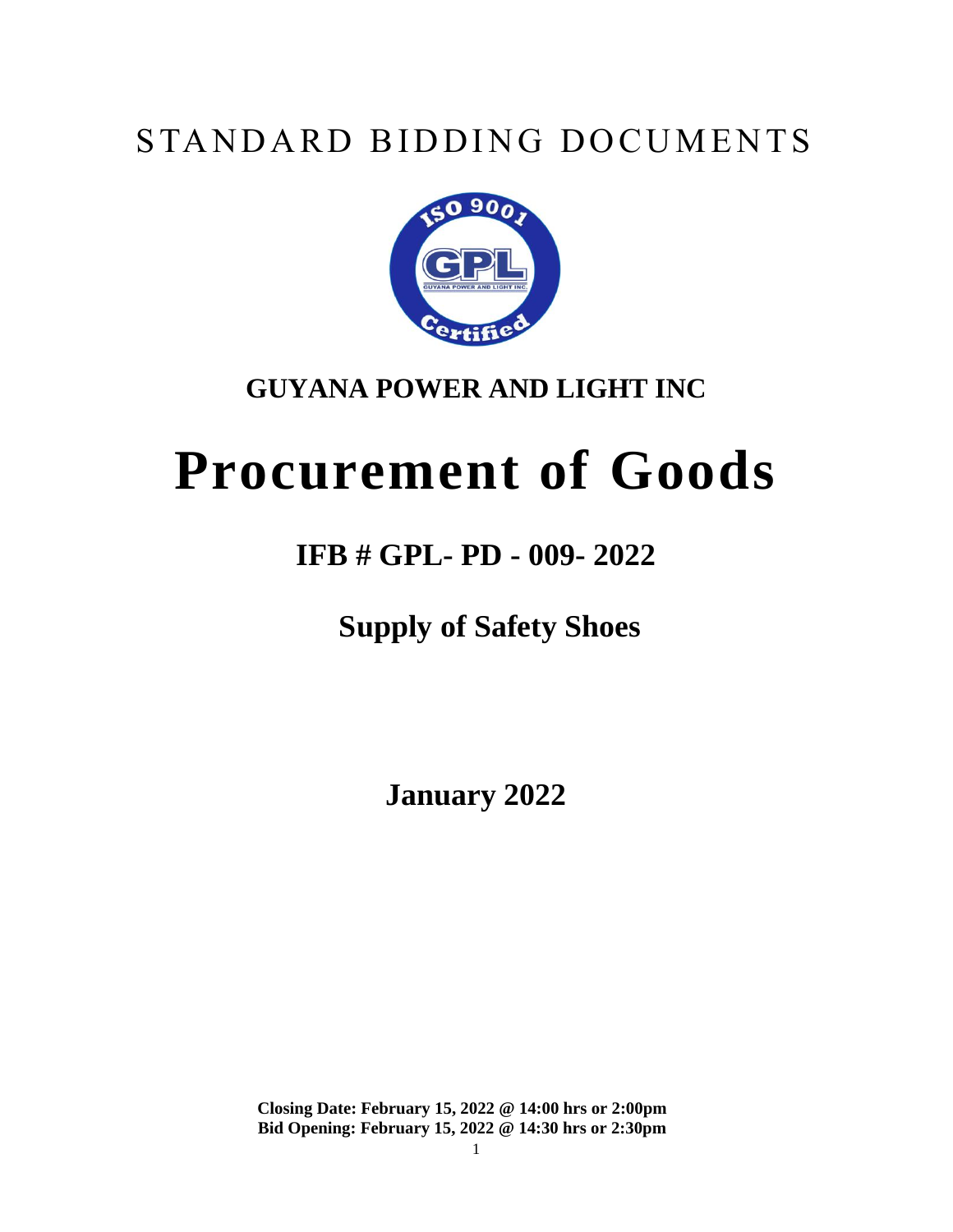# **Invitation for Bids (IFB)** Cooperative Republic of Guyana

#### **IFB# GPL - PD – 009 - 2022**

The Guyana Power and Light Incorporated (GPL) invite sealed bids from eligible bidders for the supply of Safety Shoes

The bidding documents can be purchased for a non-refundable fee of G\$5,000 from the Procurement Department, Guyana Power and Light Incorporated, 40 Main Street Georgetown Guyana or a copy can be downloaded free of cost from our web site www.gplinc.com.

A bid Security of 2 % of the tendered sum *must* be submitted along with the bid.

Bids shall be valid for 90 days after the date of bid opening.

#### **Bids may be submitted via email to our electronic tender box:** [gpltenderbox@gplinc.com](mailto:gpltenderbox@gplinc.com)

 Bids must be submitted with a valid **National Insurance (NIS) & Guyana Revenue Authority (GRA) Compliance Certificate**

Deadline for submission of bids is 14:00 hrs. (2:00 p.m.) on**, February 15, 2022.**

Bid opening is scheduled for 14:30 hrs (2:30 pm) on **February 15, 2022** at GPL's Board Room 91 Duke Street, Kingston, Georgetown, Guyana via Zoom call in the presence of Bidders/ Representatives who may choose to participate.

**IMPORTANT:** Bidders downloading the bid document are advised to forward a registration E-mail to [kwilson@gplinc.com](mailto:kwilson@gplinc.com) , gpersaud@gplinc.com or [proc\\_mng\\_sect@gplinc.com](mailto:proc_mng_sect@gplinc.com) stating the following: Name of Bidder, Address, Contact No and Email address.

The above information will be used to inform bidders of any amendments to the bidding document and also to forward all responses to queries.

GPL reserves the right to reject any or all bids.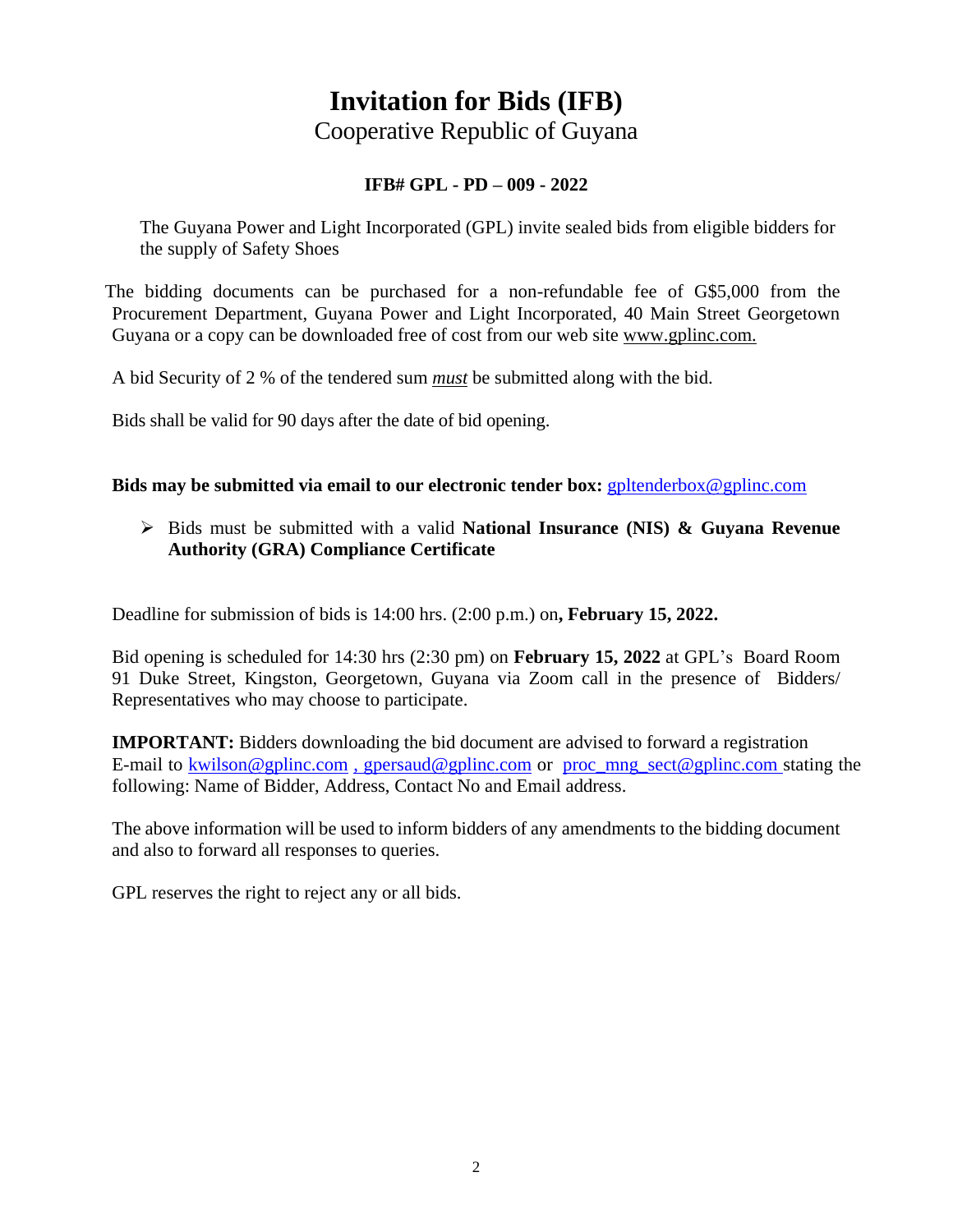# **CONTENTS**

| Invitation For Bids (IFB)                      | 2  |
|------------------------------------------------|----|
| Instruction To Bidders (ITB)                   | 4  |
| <b>Bid Data Sheet (BDS)</b>                    | 10 |
| General Conditions of Contract (GCC)           | 12 |
| <b>Special Conditions of Contract</b><br>(SCC) | 16 |
| Schedule of Requirements/ Specification        | 19 |
| <b>Bid Delivery Schedule</b>                   | 21 |
| <b>Qualification Information</b>               | 22 |
| Supplir's Bid                                  | 24 |
| <b>Supply Contract</b>                         | 25 |
| <b>Bid Security</b>                            | 27 |
| <b>Bid Securing Declaration</b>                | 28 |
| Manufacturer's Authorization                   | 29 |
| Performance Security                           | 30 |
| Letter of Acceptance                           | 31 |
| Power of Attorney                              | 32 |
| <b>Evaluation and Qualification Criteria</b>   | 33 |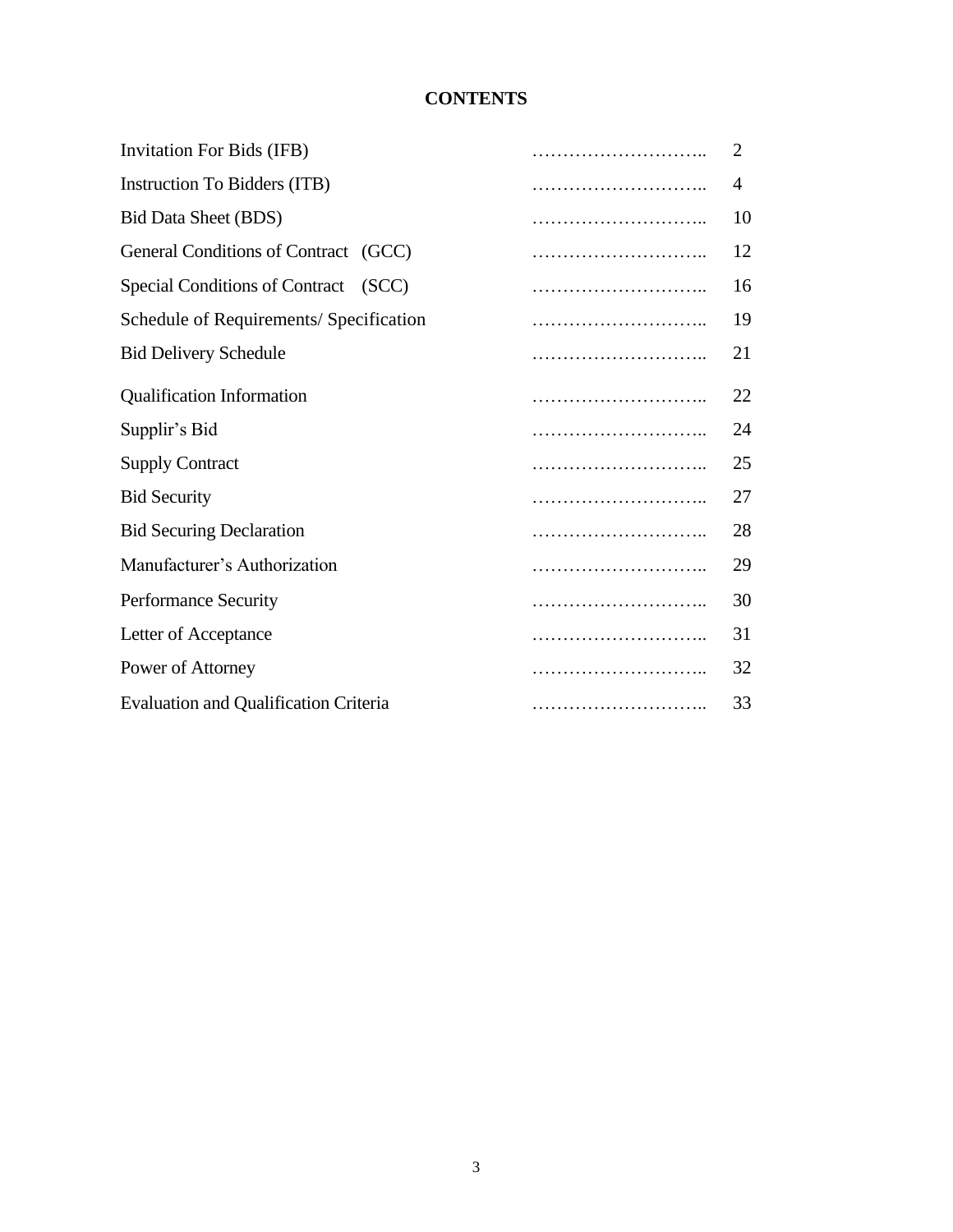#### **INSTRUCTIONS TO BIDDERS**

#### **А. Introduction**

#### **1. Description of the Procurement**

The Procuring Entity is Guyana Power and Light Inc. that intends to procure the goods identified in the *Bid Data Sheet* and in the Schedule of Requirements.

#### **2. Eligibility and qualifications of Bidders**

- 2.1 In order to be awarded a procurement contract, Bidders should possess the technical and financial capacity needed to perform the contract. They should fulfill their tax and national insurance fund liabilities in Guyana and should not currently be subjected to a debarment penalty and must comply with the specific eligibility and qualification requirements referred to in the *Bid Data Sheet*. Bidders shall provide the information and any supporting documentation required by the Qualification Information Form.
- 2.2 The bidders should not have a conflict of interests, including involvement in more than one bid in this proceeding, should not be associated nor have been associated in the past, directly or indirectly, with any agency or any of its representative, affiliate, that have been engaged by the Procuring Entity to provide consulting services at the preparation stage of the bidding documents, technical specifications and other documentation that are subject to be used in the procurement of goods, which must be purchased in accordance with the Invitation for Bids. In cases where the indicated facts are discovered, the Bidder's bid shall be rejected.

#### **B. Bidding Documents**

#### **3. Clarification and amendment of bidding Documents**

- 3.1 The Procuring Entity in not more than three (3) working days, will respond in writing (including by fax or electronic mail) to any request for clarification of the bidding documents to be received (in writing, including by fax or electronic mail) not later than 10 days before the expiry of a deadline for submission of bids. At the same time, the Procuring Entity's response shall without identifying its source of the request, be distributed to all bidders who have received the bidding documents from the Procuring Entity.
- 3.2 At any time before the deadline for submission of bids, the Procuring Entity may amend the bidding documents by issuing an Addendum and notifying it to the prospective bidders.

#### **C. Preparation of Bid**

#### **4. Language of Bid**

4.1 The bid prepared by the Bidder, as well as all correspondence and documents related to that bid and exchanged by the Bidder and the Procuring Entity shall be written in the language *specified in the Bid Data Sheet*.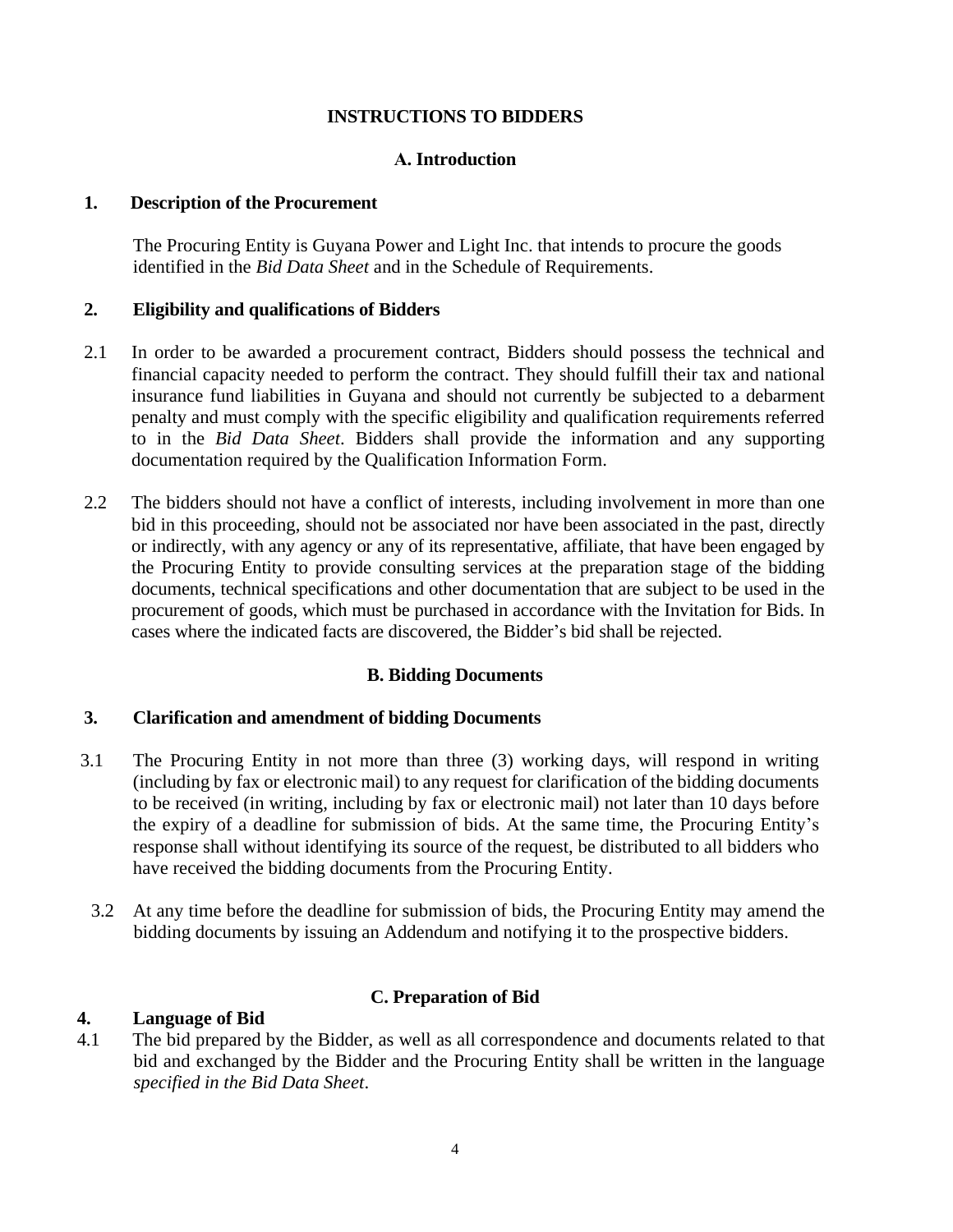#### **5. Documents Included in Bid**

5.1 The bid prepared by the Bidder should contain the Form of Bid, the Price Schedules and the other documents to be submitted in accordance with these Instructions to Bidders.

#### 6**. Bid Price**

- 6.1. Subject to the choice of INCOTERMS as indicated in the Bid Data Sheet, the prices given in the Price Schedule shall include all transportation costs to the destination point indicated in the Contract, all taxes, duties, payments collected, in accordance with the laws of Guyana and delivery related and other costs on performing of contractual obligations.
- 6.2. The prices offered by the Bidders shall remain fixed during the whole period of Contract performance and shall not be modified in any circumstance.

#### **7. Bid and Payment Currency**

7.1 The prices shall be indicated in UK Pounds, US Dollars and Euros for Foreign Suppliers and Guyana Dollars for Domestic Suppliers, unless otherwise specified in the *Bid* Data Sheet.

#### **8. Bid Security / Bid Securing Declaration**

- 8.1 Unless otherwise provided in the *Bid Data Sheet*, the Bidder shall furnish, as part of his bid, a Bid Security, in the form, currency and amount specified in the *Bid Data Sheet* with a validity period for not less than 2 weeks upon the expiry of the bid validity period and in line with the form provided, or, if so indicated in the BDS, a Bid Securing Declaration in accordance with the form provided. **A Bid Securing Declaration in not required.**
- 8.2 The bid security may be forfeited, or the Bid Securing Declaration executed, if the Bidder:
	- (а) withdraws his/her bid after it is opened during the period of validity specified in the bid; or,
	- (b) Having been awarded the contract fails:
		- (1) To sign the contract on the terms and conditions provided in his bid; or
		- (2) To furnish the Performance Security, if required to do so.

#### **9. Period of Validity of Bid**

9.1 Bids shall remain in force during the period specified in *the Bid Data Sheet* after the date of bid opening.

#### **10. Deadline for Submission of Bids**

10.1 Bids must be received by the Procuring Entity at the address and within the periods specified in *the Bid Data Sheet.* All bids received by the Procuring Entity upon the expiry of a period established for submission of bids as indicated by the Procuring Entity shall be rejected and returned to the Bidder unopened.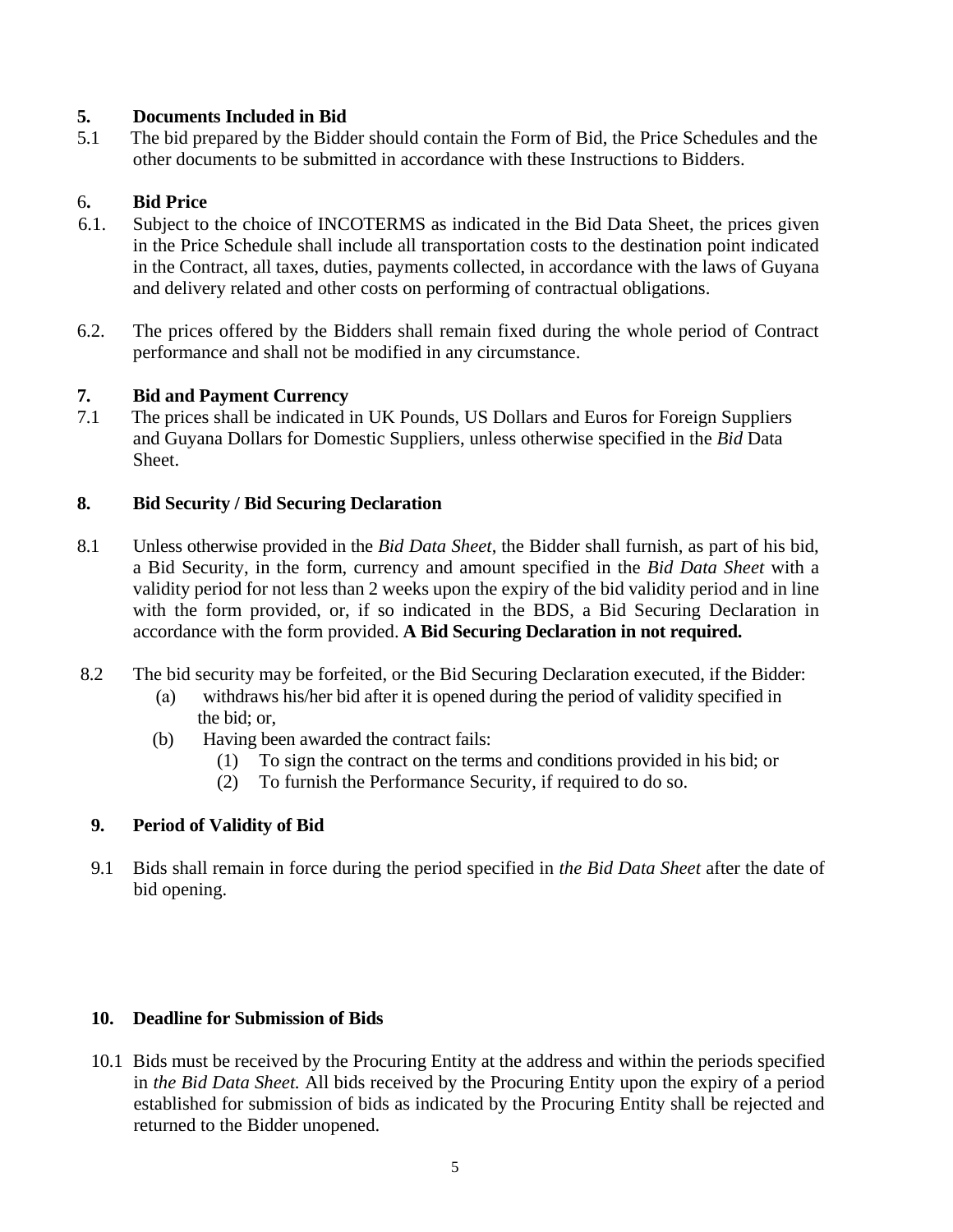#### **11. Modification and Withdrawal of Bids**

11.1 The Bidder may modify or withdraw his bid after the bid's submission, provided that the Procuring Entity will receive a written notice of modification, including substitution or withdrawal of bid until the expiry of established period for submission of bids.

#### **E. Opening and Evaluation of Bids**

#### **12. Opening of Bids**

#### 12.1 Resevered

- 12.2 The bidders' names, bid prices, including alternatives (if alternatives permitted), information on the presence or absence of required bid security, or bid securing declaration, information on the presence (absence) of tax debts and debts of social insurance payments will be announced at the opening. No bid may be rejected at the opening, exclusive of late bids to be returned to the Bidder unopened.
- 12.3 Bids (and modifications sent pursuant to ITB Clause 12.2 that are not opened and read out during the bid opening shall not be accepted for further evaluation, regardless of circumstances.

#### **13. Evaluation of Bids**

- 13.1 During the evaluation of bids, the Procuring Entity may, at his discretion, request the Bidder to provide clarification of his bid. The request for clarification and the response thereto shall be made in writing, and in that case no change in price or substance of the bid shall be sought, offered, or permitted.
- 13.2 The Procuring Entity shall determine the responsiveness of each bid to requirements of the bidding documents. For the purposes of this Clause a substantially responsive bid is one which satisfies all the indicated provisions without a material deviation or reservation.
- 13.3 The Procuring Entity may waive any minor nonconformity or small mistake or inaccuracy in the bid, which is not a material deviation from the requirements of the bidding documents, and such non-conformity or inaccuracy will not affect the bid evaluation. To the extent feasible and appropriate, for the purposes of comparing bids, acceptable deviations shall be quantified in monetary terms and reflected in adjustments to the bid price (for the purposes only of comparison of bids).
- 13.4 Arithmetical errors shall be rectified in the following manner: if there is a discrepancy between the unit price and the total price that is obtained by multiplying the unit price and quantity, the unit price shall prevail, and the total price shall be corrected. If there is a discrepancy between words and figures, the sum in words shall be preferable. If the Bidder disagrees with such correction of errors, his/her bid shall be rejected.
- 13.5 The Procuring Entity shall evaluate and compare only the bids that are determined to be responsive to the bidding documents.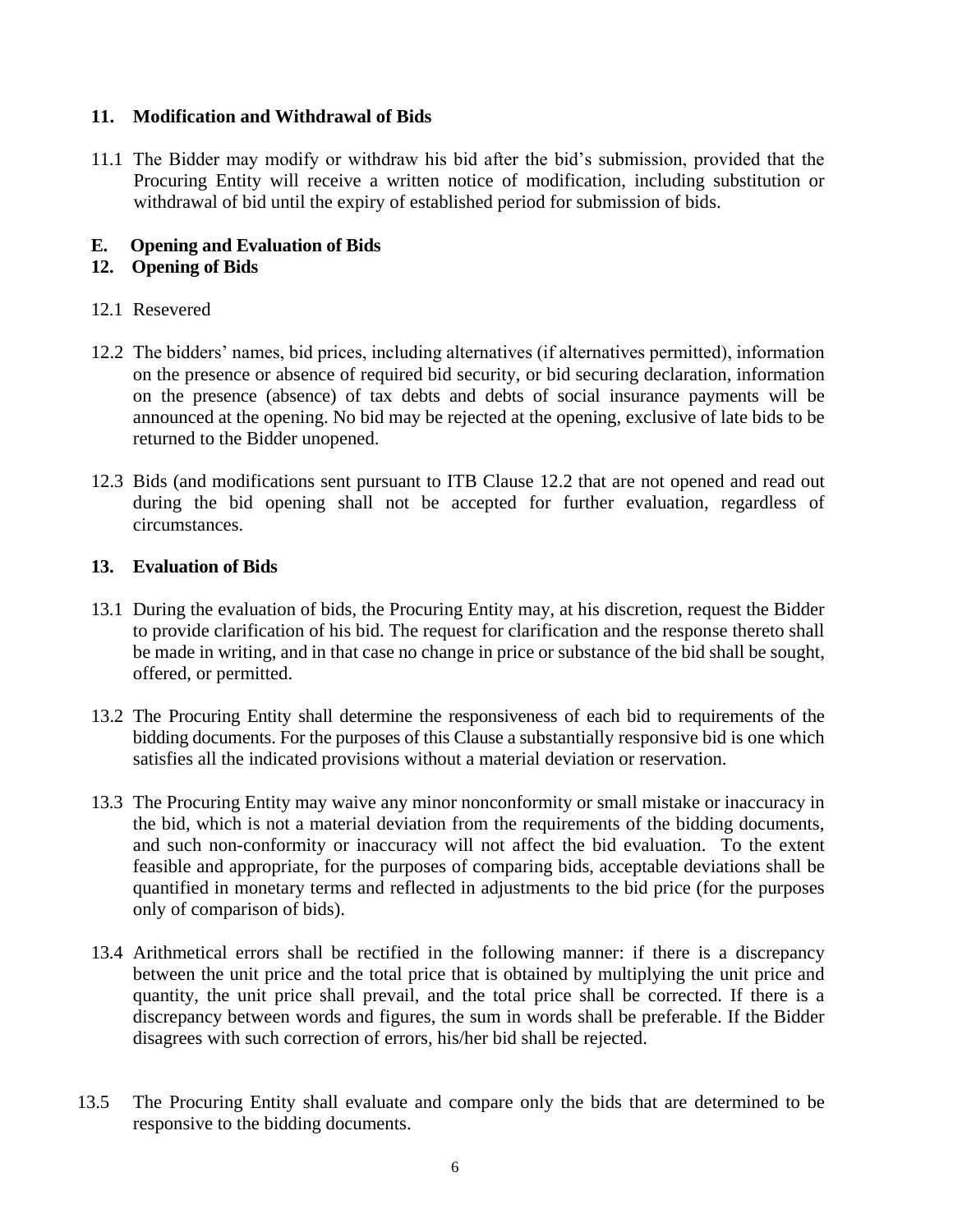13.6 The methodology to adjust the price to reflect the price of the missing or non conforming item or component is the average price of the item of all responsive bids.

#### **14. Confidentiality and Contacting the Procuring Entity**

- 14.1 No Bidder shall contact the Procuring Entity on any matter related to his/her bid from the date of bid opening until the date of contract award, except for requests related to clarification of the bid. Information concerning the evaluation of bids is confidential.
- 14.2 Any effort by the Bidder to influence the Procuring Entity's decision on bid evaluation and comparison, or contract award may result in the rejection of that Bidder's bid.

#### **F. Award of Contract**

#### **15. Award Criteria**

15.1 Subject to ITB Clause 18, the Procuring Entity will award the Contract to the Bidder whose bid is determined to be substantially responsive to the requirements of the bidding documents, and who offered **the Lowest Evaluated Bid**, provided that the Bidder has been determined:

(a) to be eligible pursuant to Clause 2;

(b) to comply with qualification requirements, in accordance with Clause 2, and any technical requirements and technical evaluation criteria disclosed in the bidding documents.

#### **16. Procuring Entity's Right to Vary Quantities at Time of Entering into a Contract**

16.1 The Procuring Entity reserves the right, when entering into a contract, to increase or decrease the quantity of goods and related services specified in the Schedule of Requirements, by the percentage indicated in the *Bid Data Sheet***,** no change in the unit price or other conditions shall be made (an increase of quantity not exceeding 10 *percent variation*).

#### **17. Procuring Entity's Right to Accept Any Bid and to reject All Bids**

17.1 The Procuring Entity reserves the right to accept or reject any bid or all bids, and to cancel the bidding process at any time prior to award of contract, without thereby incurring any liability to Bidders and without being required to inform the Bidder or Bidders of reasons of such actions.

#### **18. Notification of Award**

- 18.1. The bidder whose bid is accepted will be notified of the award of contract by the Purchaser prior to expiration of the quotation validity period.
- 18.2. The notice of acceptance shall be equal to entering into a Contract, provided that the Bidder furnishes the performance security and the signed Contract.
- 18.3. At the same time that the Procuring Entity notifies the successful Bidder in accordance with sub-clause (1), the Procuring Entity will notify all other Bidders of the name of successful Bidder, and his bid price.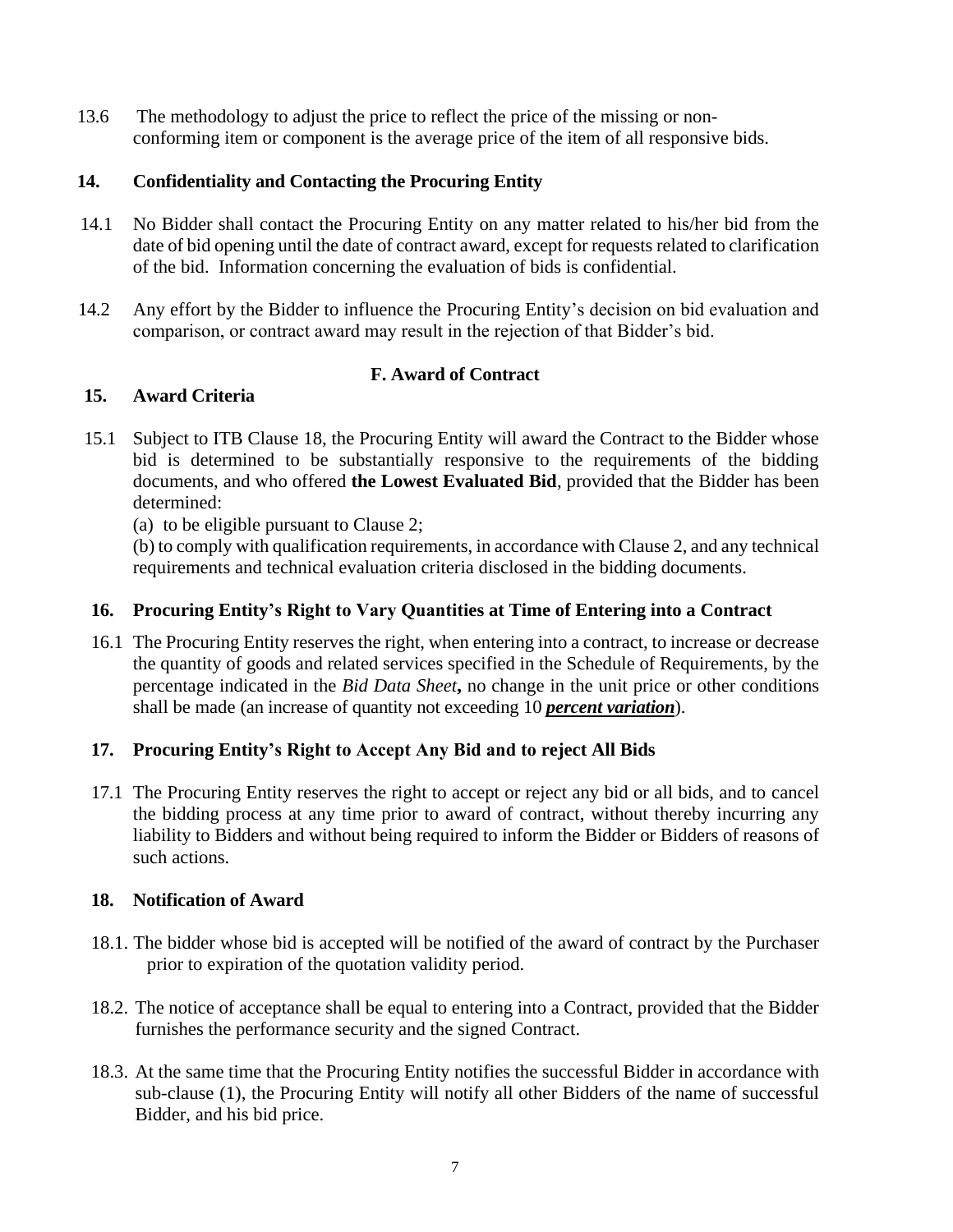18.4 The evaluation report and comparison of bids will not be sent to bidders.

#### **19. Signing of Contract and performance security**

- 19.1 At the same time with notification of award, the Procuring Entity will send the successful Bidder the Form of Contract contained in the bidding documents. The successful Bidder shall sign and date the Contract, and return it to the Procuring Entity during seven (7) days of receipt of notice of award.
- **19**.2 Together with the signed Contract, the Bidder shall, if required to do so by the *Bid Data Sheet*, furnish the Procuring Entity with a Performance Security in the amount and form specified in the *Bid Data Sheet*.
- 19.3 If the successful Bidder fails to furnish the performance security, if required to do so, or during 14 (fourteen) days fails to return the Contract signed by him, then it shall be a sufficient ground to refuse the award of Contract, and to forfeit the bid security, or execute the bid-securing declaration. In that case the Procuring Entity shall award the Contract to the next lowest evaluated Bidder, subject to the right of the Procuring Entity to reject all bids.

#### **20. Settlement of disputes**

20.1 To settle the disputes, which may arise during the execution of the Contract, the parties shall follow the procedure referred to in the *Bid Data Sheet*.

#### **21. Corrupt and Fraudulent Practices**

21.1 The Procuring Entity requires that Bidders observe the highest standards of ethics during the procurement and execution of such contracts. In pursuance of this policy, the Procuring Entity:

> (a) will reject the bid if it establishes that the Bidder recommended for award has engaged in corrupt, fraudulent, collusive, or coercive practices in competing for the Contract in question;

> (b) will declare the Supplier, for indefinite or specified period of time, to be ineligible to participate in state-financed biddings, in accordance with applicable debarment procedures.

#### **22. Compliances**

22.1 Bidder registered in Guyana must submit valid certificates of compliances from Guyana Revenue Authority (GRA), National Insurance Scheme (NIS), and (VAT registration is required only if item being supplied is Vatable)*.*

#### **23. Defects Liability**: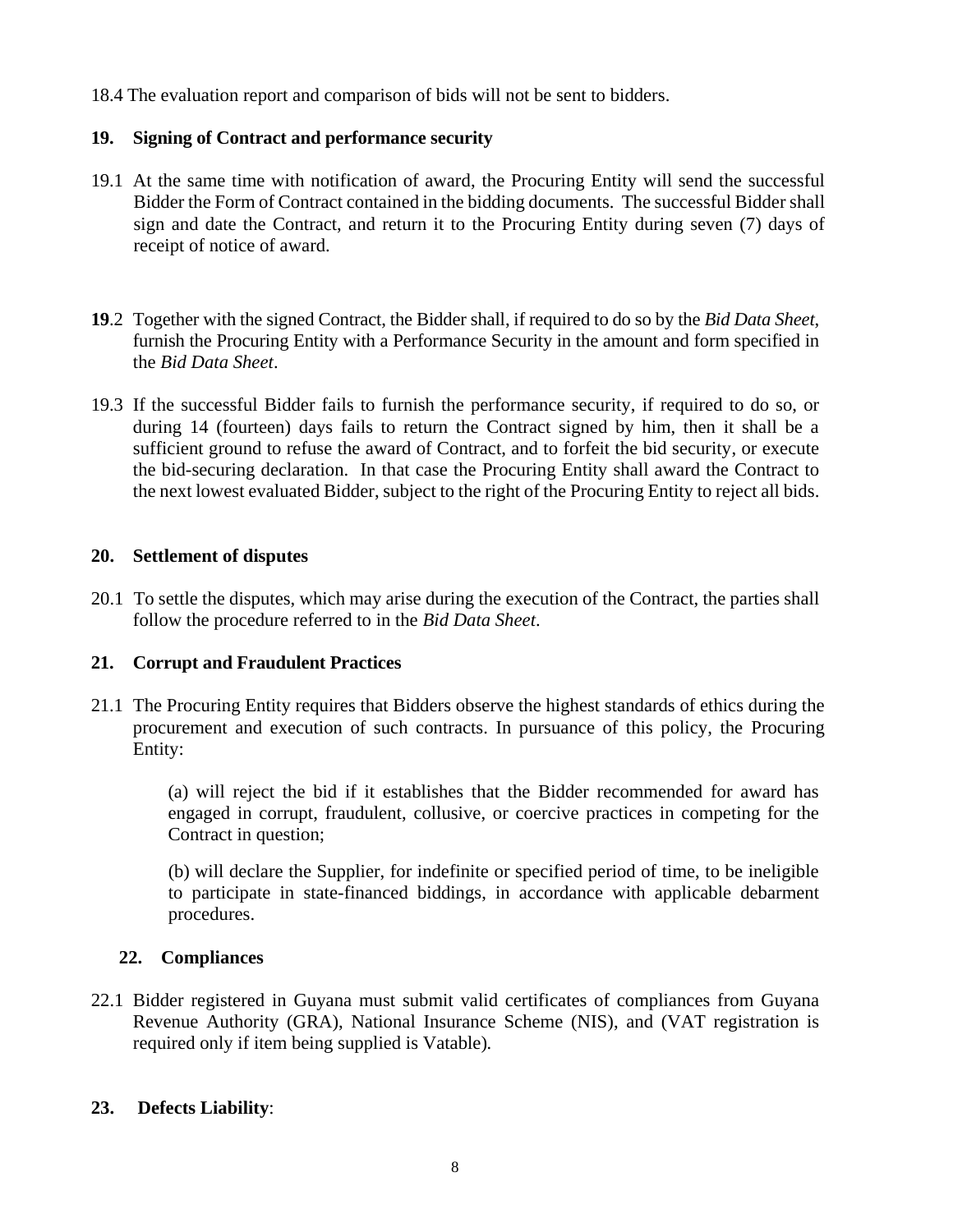23.1 The "Defects Liability Period" for the goods and related services is twelve (12) months from the date of taking over possession or such other period as may be specified in the Bid Data Sheet. During this period, the supplier will be responsible for replacing any defective item free of cost to the Procuring Entity.

#### **24. Inspection and Testing**

 24.1 The Supplier shall at its own expense and at no cost to the Purchaser carry out all testing and/or inspections of the Goods and Related Services as are specified in the Technical Specification**.** Whenever the Supplier is ready to carry out any such test and inspection, it shall give a reasonable advance notice, including the place and time, to the Purchaser.

 The Supplier shall obtain from any relevant third party or manufacturer any necessary permission or consent to enable the Purchaser or its designated representative to attend the test and/or inspection.

- 24.2 The Purchaser may require the Supplier to carry out any test and/or inspection not required by the Contract but deemed necessary to verify that the characteristics and performance of the Goods comply with the technical specifications codes and standards under the Contract.
- 24.3 The Supplier shall provide the Purchaser with a report of the results of any such test and/or inspection.
- 24.4 The Purchaser may reject any Goods or any part thereof that fail to pass any test and/or inspection or do not conform to the specifications. The Supplier shall either rectify or replace such rejected Goods or parts thereof or make alterations necessary to meet the specifications at no cost to the Purchaser, and shall repeat the test and/or inspection, at no cost to the Purchaser, upon giving a notice.
- 24.5 The Supplier agrees that neither the execution of a test and/or inspection of the Goods or any part thereof, nor the attendance by the Purchaser or its representative, nor the issue of any report, shall release the Supplier from any warranties or other obligations under the Contract.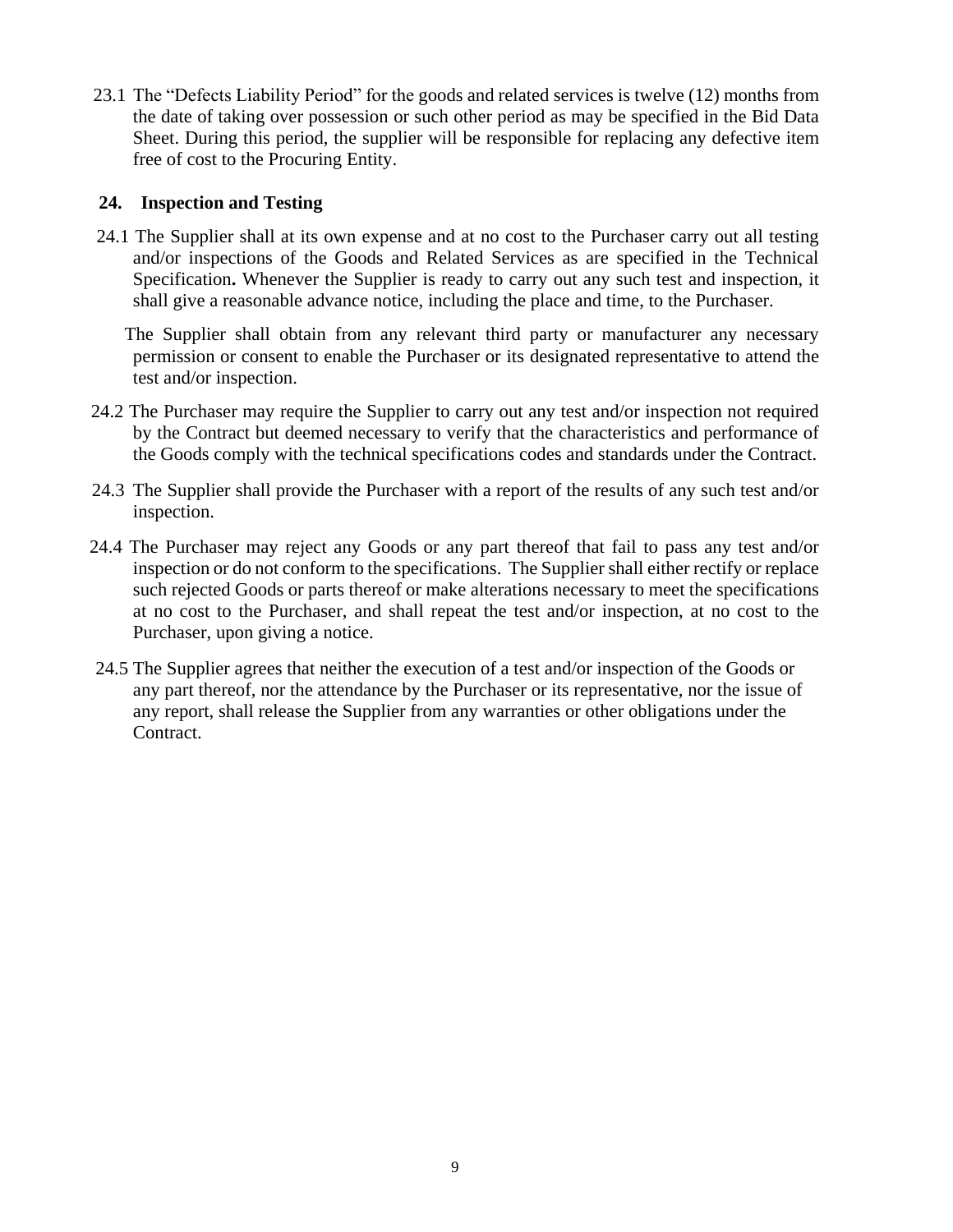#### **Bid Data Sheet (BDS)**

The following specific data to clauses of the provisions of Instructions to Bidders which supplement, or amend the provisions of the Instructions to Bidders (ITB) whenever there is a conflict, the provisions herein shall prevail over those in ITB

| Item No.       |                                                                                                                                                                                                                                                                                                                                                                                                                                                                                                                                                                                                                                                                                                                                                                                                                                                                                                                          |
|----------------|--------------------------------------------------------------------------------------------------------------------------------------------------------------------------------------------------------------------------------------------------------------------------------------------------------------------------------------------------------------------------------------------------------------------------------------------------------------------------------------------------------------------------------------------------------------------------------------------------------------------------------------------------------------------------------------------------------------------------------------------------------------------------------------------------------------------------------------------------------------------------------------------------------------------------|
| <b>ITB 1.1</b> | Guyana Power and Light Inc. of 40 Main Street Georgetown Guyana Telephone<br>#592-226-9598 Email: kwilson@gplinc.com or gpersaud@gplinc.com<br>The subject of the procurement is: The Supply of Safety Shoes                                                                                                                                                                                                                                                                                                                                                                                                                                                                                                                                                                                                                                                                                                             |
| <b>ITB 2.1</b> | To qualify for award of the Contract, the bidders shall provide satisfactory<br>evidence to the Purchaser of their capability and adequacy of resources to carry<br>out the Contract effectively:<br>(a) Copies of original documents defining the constitution or legal status,<br>place of registration and principal place of business.<br>(B) Resevered<br>(c) Resevered<br>(d) Evidence of access to lines of credit and availability of other<br>financial resources.<br>Evidence compliance with NIS, GRA, Vat registration if applicable<br>(e)<br>(Only applies to local Supplier).<br>(f) To be covered by an express warranty period of twelve $(12)$ month.<br>(g) Manufacturers authorization form.<br>(h) Sample (s) must accompany a bid. GPL Inc. reserves the right to<br>request sample(s) before the awarding of a tender.<br>(i) Failure to submit samples will result in automatic disqualification |
| <b>ITB 4.1</b> | Language of Bid shall be English                                                                                                                                                                                                                                                                                                                                                                                                                                                                                                                                                                                                                                                                                                                                                                                                                                                                                         |
| <b>ITB</b> 5.1 | Other documents to be submitted includes; GRA and NIS Compliances, (TIN<br>Certificate and VAT Registration if the item/s being procured attract VAT).<br>Only applies to suppliers who are registered office is within Guyana                                                                                                                                                                                                                                                                                                                                                                                                                                                                                                                                                                                                                                                                                           |
| <b>ITB 6.1</b> | The price quoted by bidders shall be on the basis of CIF for goods delivered from<br>abroad and for goods delivered from within Guyana. Incoterms 2010 shall apply.                                                                                                                                                                                                                                                                                                                                                                                                                                                                                                                                                                                                                                                                                                                                                      |
| ITB 7.1(a)     | For Goods and Related Services with orign in the Purchaser's country, the<br>currency of the bid shall be Guyana Dollars (GY\$) (Suppliers with registered<br>business in Guyana must submit their bid in Guyana Dollars (GY\$).                                                                                                                                                                                                                                                                                                                                                                                                                                                                                                                                                                                                                                                                                         |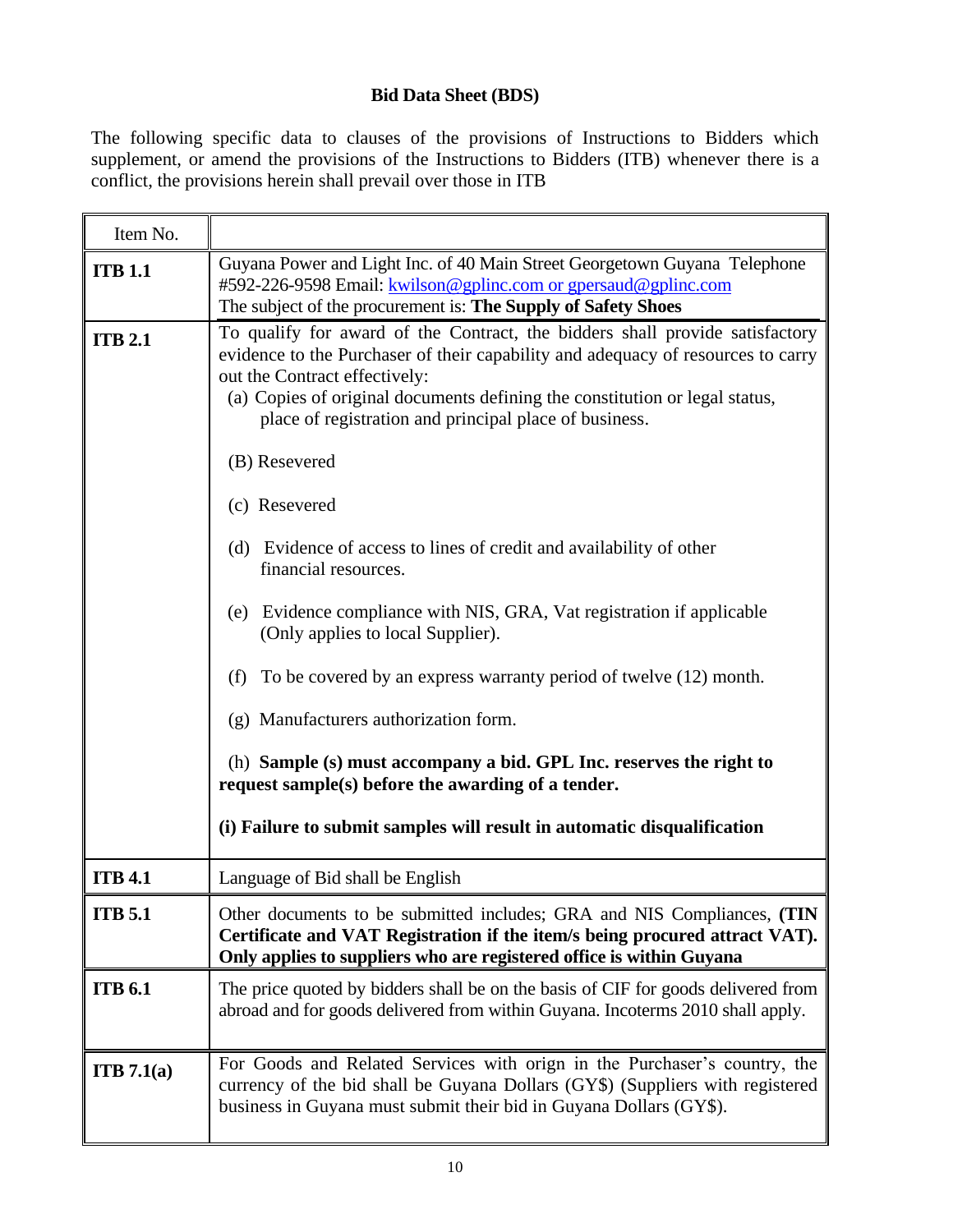| ITB 7.1(b)      | For Suppliers outside of the Purchaser's country the currency of the bid can be<br>US\$, GBP or a freely convertible currency.                                                              |  |  |
|-----------------|---------------------------------------------------------------------------------------------------------------------------------------------------------------------------------------------|--|--|
| ITB 7.1(c)      | The currency that will be used for bid evaluation and comparison purposes to<br>convert all bid prices expressed in various currencies into a single currency is the<br>Guyana Dollars G\$. |  |  |
|                 | The source of exchange rate shall be the Bank of Guyana, and the selling rate<br>shall be used.                                                                                             |  |  |
|                 | The date for exchange rate shall be ten days before the opening of tenders.                                                                                                                 |  |  |
| <b>ITB 8.1</b>  | A bid security of 2% of the tendered sum is required. A signed Bid Securing<br>Declaration is not required.                                                                                 |  |  |
| <b>ITB 9.1</b>  | The period of validity of bid is 90 Days.                                                                                                                                                   |  |  |
| <b>ITB 11.1</b> | Deadline and place for submission of bids: 14:00 hours on February 15, 2022.                                                                                                                |  |  |
|                 | Attention: Secretary to the Tender Board, Guyana Power and Light, Inc. 91 Duke<br>Street, Kingston Georgetown Guyana South America.                                                         |  |  |
| <b>ITB 13.1</b> | Time and place for opening of bid:                                                                                                                                                          |  |  |
|                 | The Board Room, Guyana Power and Light, Inc., 91 Duke Street, Kingston,<br>Georgetown, Guyana, South America.                                                                               |  |  |
| <b>ITB 17.1</b> | When entering into a contract the Procuring Entity reserves the right to Increase or<br>decrease quantities of goods by 10%.                                                                |  |  |
| <b>ITB 20.2</b> | The performance security shall be 10% of the Contract Price and in the form of a<br>Bank Guarantee or Managers Cheque.                                                                      |  |  |
| <b>ITB 21.1</b> | Disputes that may arise in the performance of the contract shall be settled in<br>accordance with the Procurement Act 2003.                                                                 |  |  |
| <b>ITB 24.1</b> | The duration of the defects liability period is to be stated by the Bidder.                                                                                                                 |  |  |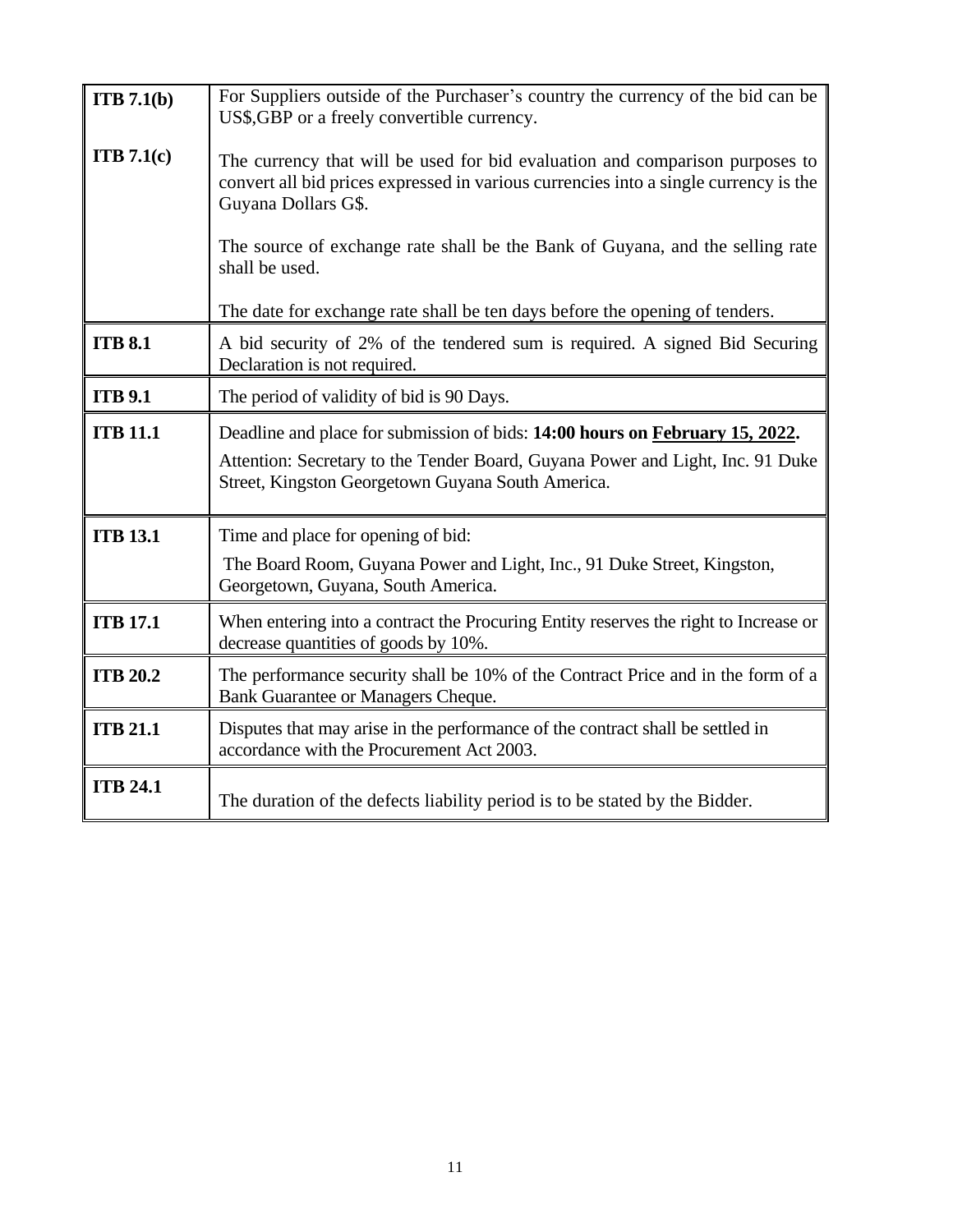#### **General Conditions of Contract (GCC)**

The General Conditions are the Standard General Conditions of Contract. No alteration shall be made on the pages of these Conditions. The Procuring Entity, when amending or supplementing the General Conditions of Contract should do so only in the Special Conditions of Contract. Any amendment or addenda of the General Conditions of Contract shall conform to the legislation of Guyana.

#### **1. Definitions and application**

- 1.1 This Contract lists below the terms that have the following interpretation:
	- (a) "**Contract**" means the agreement entered into between the Procuring Entity and the Supplier, as recorded in the Form of Contract signed by the parties, including all attachments and appendices thereto and all the documents referenced therein;
	- (b) "**Contract Price**" means the price payable to the Supplier under the Contract for complete and proper performance of his contractual obligations;
	- (c) "**Goods**" means the item(s) referred to in the SCC;
	- (d) **«GCC»** means the General Conditions of Contract contained in this Section;
	- (e) **"SCC» -** means the Special Conditions of Contract;
	- (f) **"Procuring Entity"** means the Procuring entity carrying out the procurement of Goods, specified in the SCC;
	- (g) **"Supplier"** means an individual or legal entity, or a combination of any above mentioned forms which operate under the existing agreement as a joint venture and supply the Goods and Services under the Contract;
	- (h) **"Day"** means calendar day.
- 1.2 The General Conditions of Contract shall apply in the procurement of goods; the specific amendment, addition and alteration shall be indicated in the Special Conditions of Contract.
- 1.3 Warrant requirements are as may be specified in the special conditions of contract.

#### **2. Contract Documents**

2.1 Subject to the order of precedence set forth in the Contract Agreement, all documents forming the Contract (and all parts thereof) are intended to be correlative, complementary, and mutually explanatory. The contract shall be read as a whole.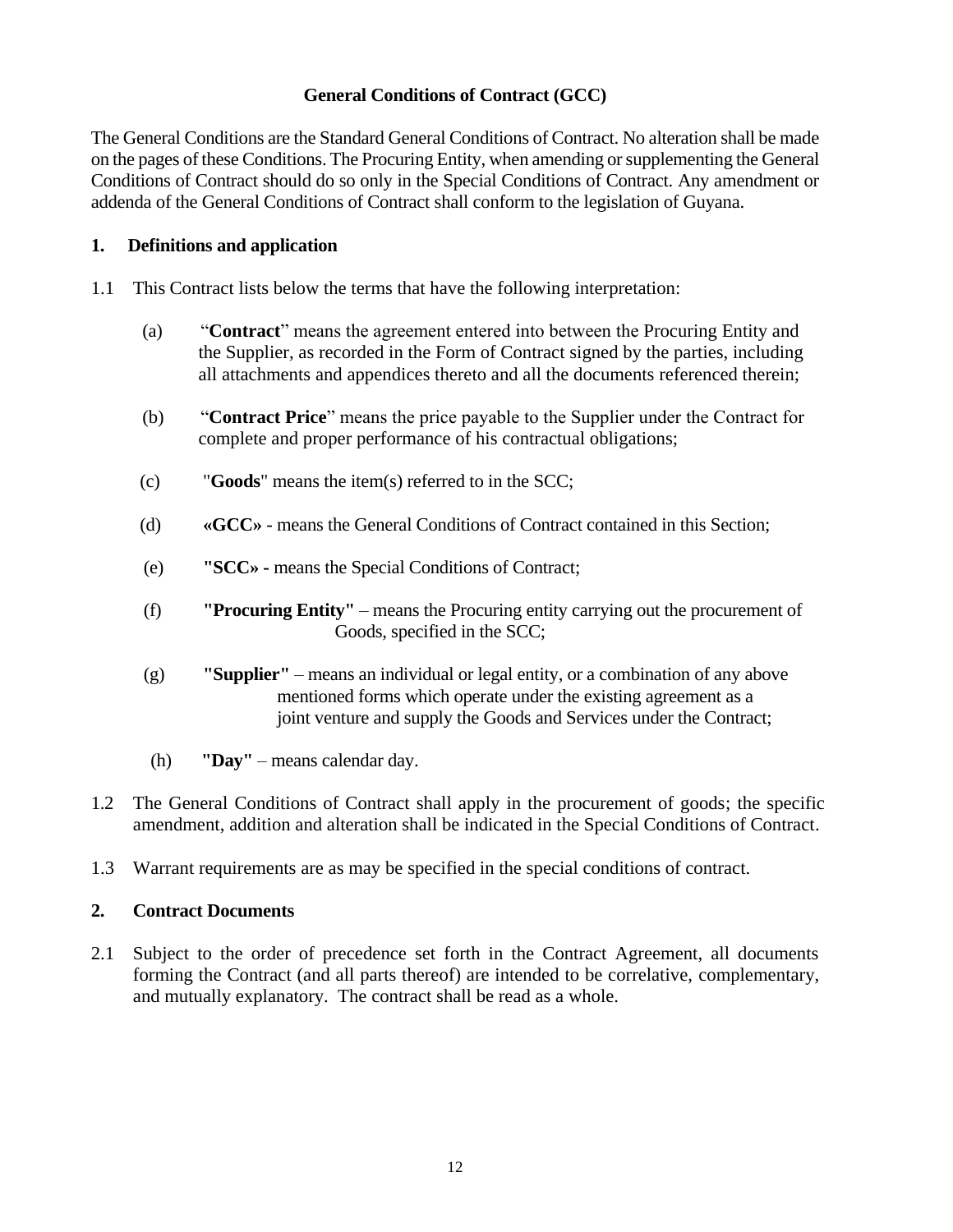#### **3. Performance Security**

 3.1 If required by the SCC, during fourteen (14) days of receipt of notification of award, the successful Bidder shall furnish the Procuring Entity with the performance security the amount and form of which are indicated in the SCC*.*

#### **4. Packing**

 4.1 The Supplier shall provide such packing of the Goods as is required to prevent their damage or deterioration during transit to final destination specified in the Contract, and as may be required by the Special Conditions of Contract.

#### **5. Delivery, Transportation, Mobilization Advance**

 5.1 The Supplier must deliver the Goods within the periods and to the Destination point indicated in the Schedule of Requirements and shall provide the documentation indicated in the SCC. Subject to the SCC, transportation of the Goods to the place specified by the Procuring Entity shall be carried out and paid by the Supplier, and related costs shall be included in the Contract Price.

#### **6. Payment**

 6.1 The payment to the Supplier for the Goods delivered shall be made in accordance with the Contract in the form and within the periods specified in the SCC**.**

#### **7. Prices**

 7.1 Prices established by the Supplier in the Contract for goods delivered shall not vary from the prices quoted by the Supplier in his bid.

#### **8. Assignment**

 8.1 The Supplier shall not assign, in whole or in part, his obligations under the Contract to the third party for the execution without the Procuring Entity's prior written consent.

#### **9. Delays in the Supplier's Performance and liquidated damages**

- 9.1 Delivery of the Goods shall be carried out by the Supplier, in accordance with the schedule indicated by the Procuring Entity in the Delivery *Schedule.*
- 9.2 Except for provided under GCC Clause 13, the delay in the Supplier's performance of his delivery obligations shall render the Supplier liable for payment of liquidated damages in the amount specified in the SCC, unless an extension of time is agreed upon by the parties without application of liquidated damages. Once the maximum deduction specified in the SCC is reached, the Procuring Entity may consider termination of the Contract, in accordance with Clause 10 of the General Conditions of Contract.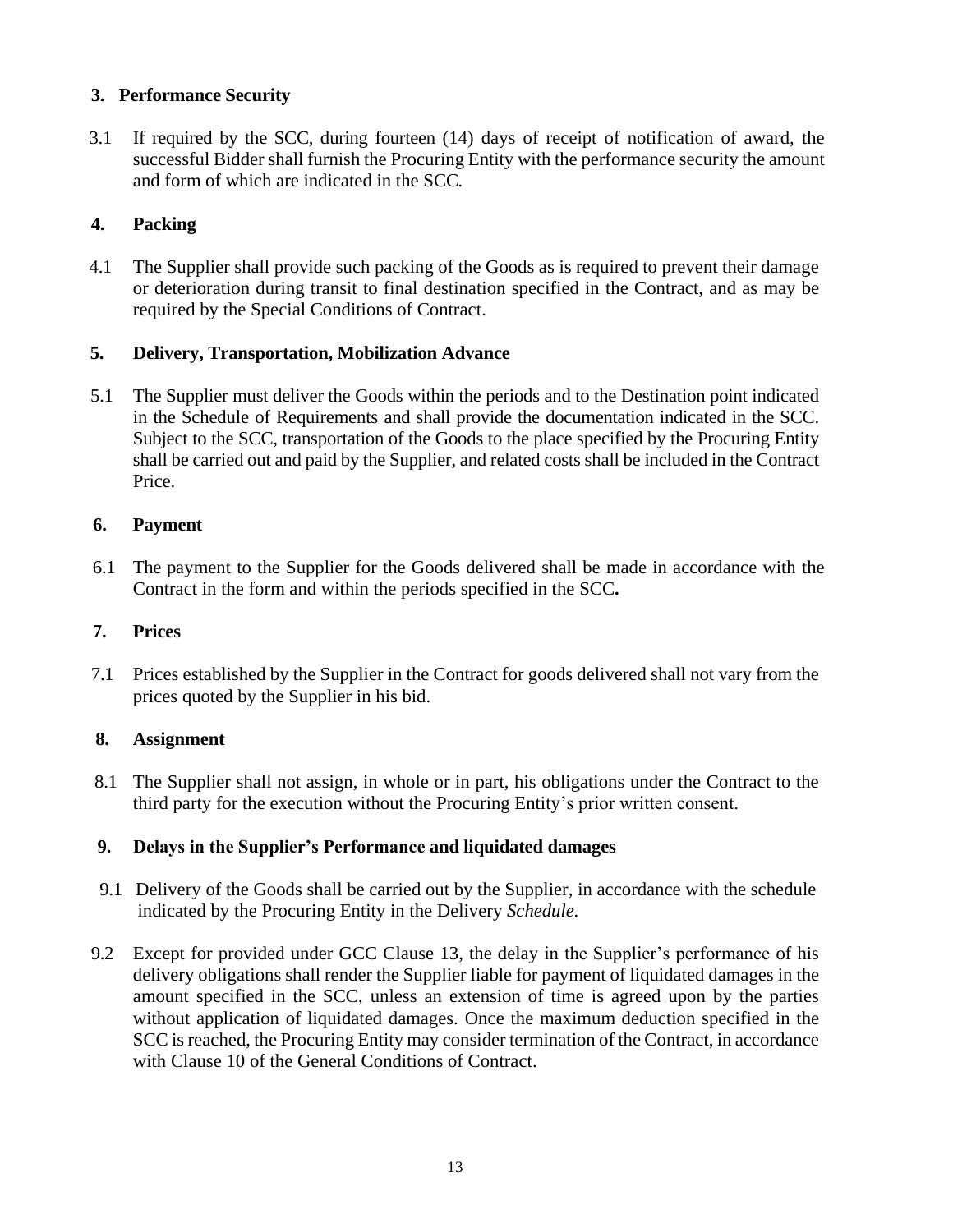#### **10. Termination**

- 10.1 The Procuring Entity, without detriment to any other sanctions of infringement of the provisions of Contract, by written notice of default sent to the Supplier, may terminate this Contract in whole or in part:
	- (a) If the Supplier fails to deliver the portion or all of the Goods within the periods provided for in the Contract, or within an extension period of that Contract, or to perform any of his obligations under the Contract;
	- (b) If bankruptcy procedures are applied to the Supplier, or it is declared insolvent.
	- (c) If the Supplier, in the Procuring Entity's opinion, has engaged in corrupt, fraudulent, collusive or coercive practices when entering into or executing the Contract;
	- (d) If the Procuring Entity deems that continued implementation of the contract would no longer be expedient from the standpoint of the public interest
- 10.2 The notice of termination shall specify the reason of termination, the extent to which performance of the Supplier under the Contract is terminated, and the date upon which such termination becomes effective.
- 10.3 Notwithstanding clauses 9 and 10.1, the Supplier shall not forfeit his performance security, and shall not be liable for payment of liquidated damages, or termination for default, if delay in executing the Contract or failure to perform obligations under the Contract is the result of an event of force majeure. When force majeure arises, the Supplier shall promptly notify the Procuring Entity in writing of such circumstance and its causes.
- 10.4 When the contract is terminated in accordance with clause 10.1(d), the Goods that are complete and ready for shipment within twenty-eight (28) days after the Supplier's receipt of notice of termination shall be accepted by the Procuring Entity at the Contract terms and prices. For the remaining Goods, the Procuring Entity may elect:
	- (a) to have any portion completed and delivered at the Contract terms and prices; and/or
	- (b) to cancel the remainder and pay to the Supplier an agreed amount for partially completed Goods and Related Services and for materials and parts previously procured by the Supplier.

#### **11. Settlement of Disputes**

- 11.1 If any dispute or disagreement arises between the Procuring Entity and the Supplier for the Contract or in connection with it, the parties shall make every effort to resolve the dispute or disagreement amicably by mutual consultation.
- 11.2 If during twenty one (21) days, the parties failed to resolve their dispute or disagreement by mutual consultation; either the Procuring Entity or the Supplier may send the other party the notice of intent to commence arbitration, if an arbitration is incorporated in the Contract in the Special Conditions of Contract or otherwise agreed by the parties, or in the

Court of General Jurisdiction if no arbitration is envisaged, and no arbitration or litigation in respect of that matter may be commenced unless such notice is given.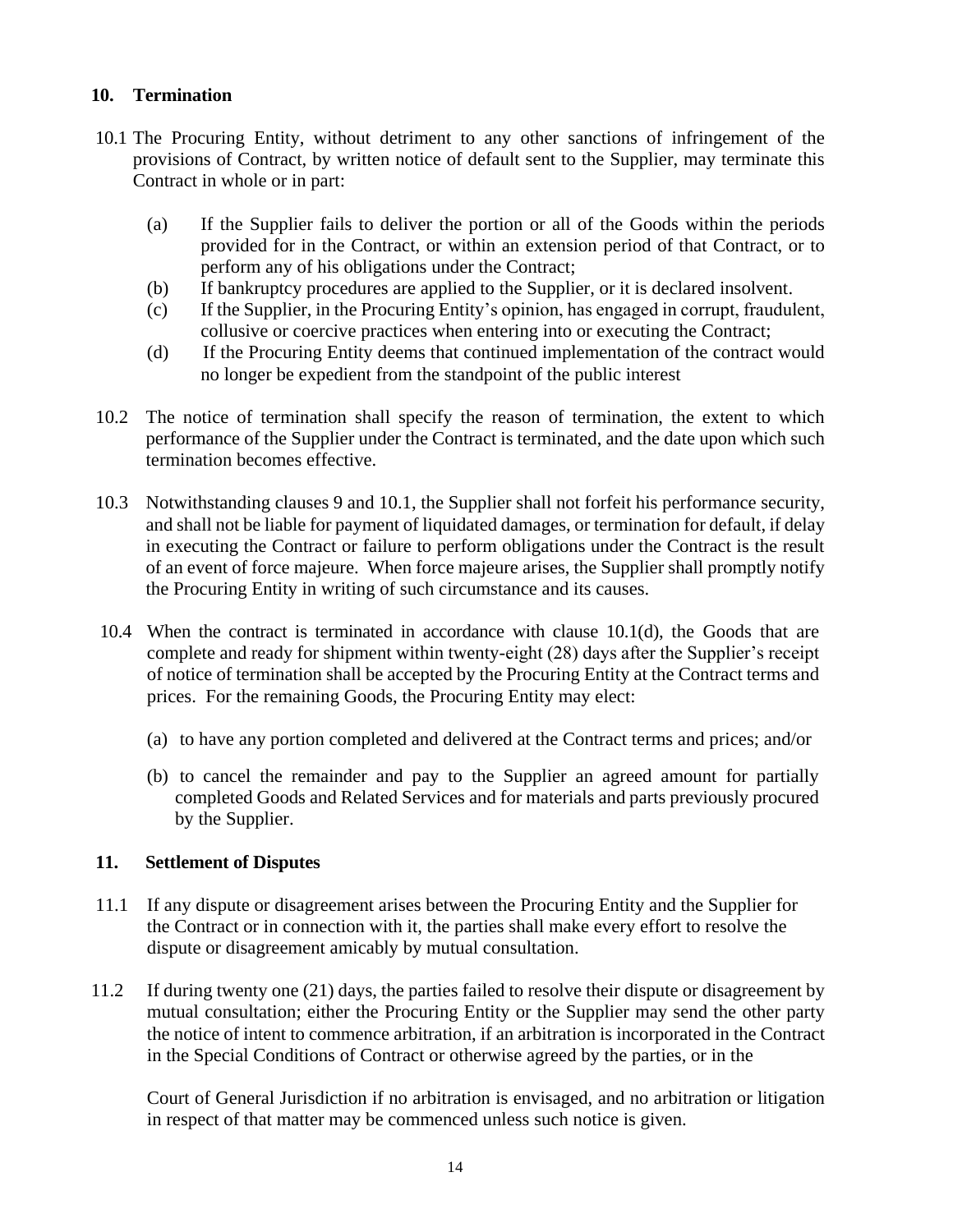Any dispute or disagreement in respect of which the notice of intent is sent to commence trial shall be heard by the [Court of General Jurisdiction].

11.3 Notwithstanding any reference to dispute settlement herein, the parties shall continue to perform their obligations under the Contract, unless they agree otherwise.

#### **12. Applicable Law**

12.1 The Contract shall be interpreted in accordance with the laws of Guyana.

#### **13. Formal Communication between the Procuring Entity and the Supplier**

- 13.1 Any notice given by one party to the other pursuant to the Contract shall be in force if it is done in writing and sent at the address of other party in the SCC**.**
- 13.2 A notice shall be effective when delivered or on the specified date, whichever is later.

#### **14. Taxes and Duties**

14.1 The Supplier shall be fully responsible for all taxes, duties, license taxes, etc., levied in accordance with the legislation of Guyana, and subject to the application of INCOTERMS in accordance with the SCC.

#### **15. Retention**

15.1 No retention shall be applied on consumables, but warranties, guarantees and expiry dates to apply.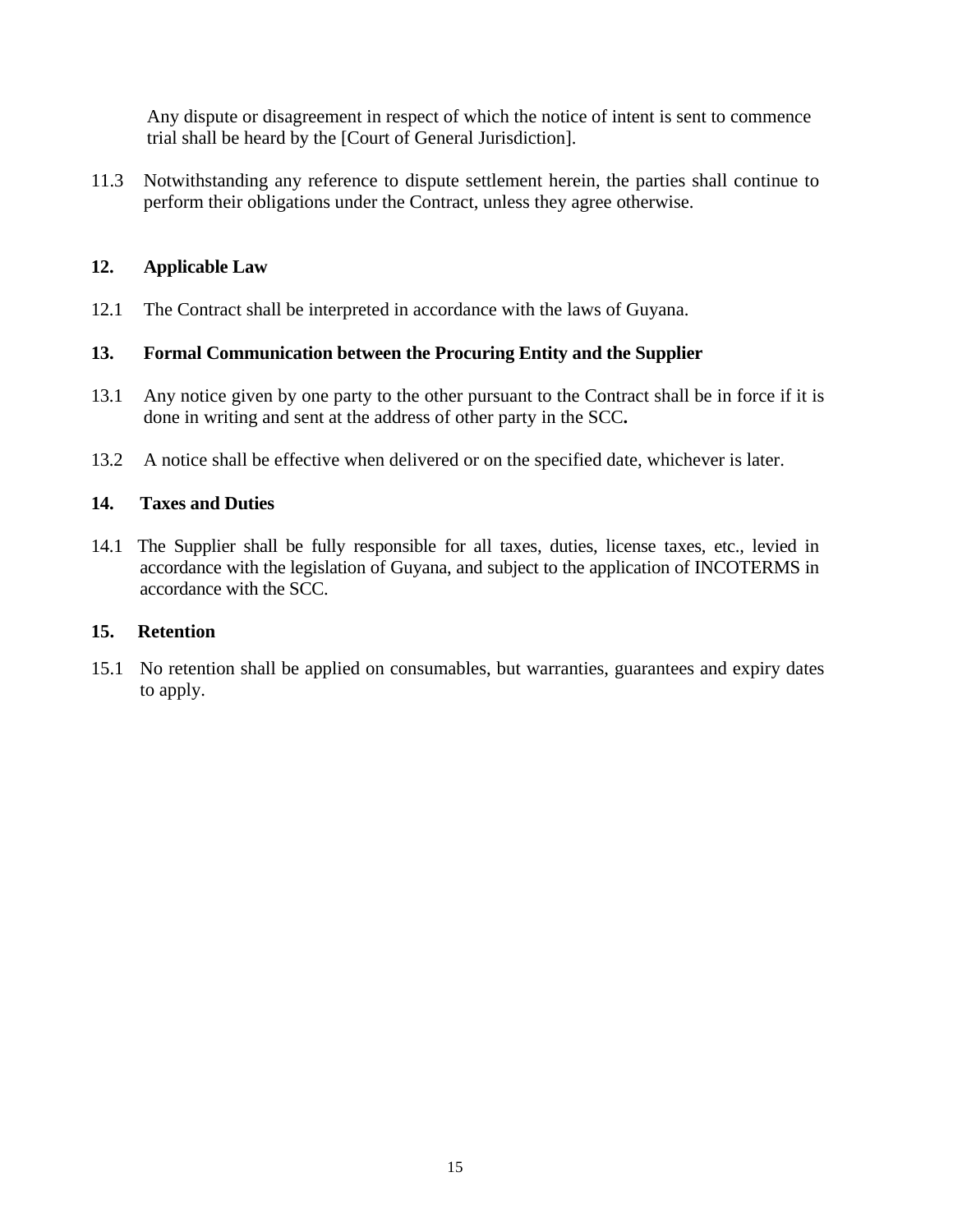#### **Special Conditions of Contract (SCC)**

The following Special Conditions of Contract shall supplement the General Conditions of Contract. Whenever there is a conflict, the provisions herein shall prevail over those in the General Conditions of Contract.

| GCC                 | <b>Special Conditions of Contract</b>                                                                                                                                                                                                                                                                                                                                                                                                                                                                                                                                                                        |
|---------------------|--------------------------------------------------------------------------------------------------------------------------------------------------------------------------------------------------------------------------------------------------------------------------------------------------------------------------------------------------------------------------------------------------------------------------------------------------------------------------------------------------------------------------------------------------------------------------------------------------------------|
| <b>Clause</b>       |                                                                                                                                                                                                                                                                                                                                                                                                                                                                                                                                                                                                              |
| No.<br>$\mathbf{1}$ | <b>Definitions</b>                                                                                                                                                                                                                                                                                                                                                                                                                                                                                                                                                                                           |
| 1.1 $(f)$           | The Procuring Entity is Guyana Power and Light of 40 Main Street Georgetown Guyana<br>South America, Tele #592-226-9598, Fa x# 592 227-2180 Email: gpersaud@gplinc.com                                                                                                                                                                                                                                                                                                                                                                                                                                       |
| 1.1(g)              | The Supplier is Not Applicable<br>(indicate full name, legal address, phone, fax and e-mail of Supplier)                                                                                                                                                                                                                                                                                                                                                                                                                                                                                                     |
| 1.1(c)              | The Subject of procurement is The Supply of Safety Shoes                                                                                                                                                                                                                                                                                                                                                                                                                                                                                                                                                     |
| 3.1                 | A Performance Security will be required Fourteen (14) days after receipt of notification<br>award in the amount and form of a Bank Guarantee or Managers Cheque not exceed ten<br>(10) percent of the Contract price.                                                                                                                                                                                                                                                                                                                                                                                        |
| 4.1                 | <b>Packing</b><br>The packing, marking and documentation within and outside the packages shall be:                                                                                                                                                                                                                                                                                                                                                                                                                                                                                                           |
|                     | Packing                                                                                                                                                                                                                                                                                                                                                                                                                                                                                                                                                                                                      |
|                     | The Supplier shall provide such packing of the Goods as is required to prevent their<br>damage or deterioration during transit to their final destination, as indicated in the<br>Contract. The packing shall be sufficient to withstand, without limitation, rough handling<br>during transit and exposure to extreme temperatures, salt and precipitation during transit,<br>and open storage. Packing case size and weights shall take into consideration, where<br>appropriate, the remoteness of the Goods' final destination and the absence of heavy<br>handling facilities at all points in transit. |
|                     | Marking<br>Marking shall be in accordance with international practice and shall be agreed with<br>the Purchaser. The Goods shall be addressed for delivery to Guyana Power & Light,<br>40 Main Street, Georgetown, Guyana, South America.                                                                                                                                                                                                                                                                                                                                                                    |
| 5.1                 | <b>Delivery, Transportation</b>                                                                                                                                                                                                                                                                                                                                                                                                                                                                                                                                                                              |
|                     | Documentation                                                                                                                                                                                                                                                                                                                                                                                                                                                                                                                                                                                                |
|                     | (a) For Imported Goods.                                                                                                                                                                                                                                                                                                                                                                                                                                                                                                                                                                                      |
|                     | Within 24 hours of shipment, the Supplier shall notify the Purchaser and the Insurance<br>Company by cable or telex or fax, the full details of the shipment including Contract<br>number, description of Goods, quantity, the vessel, the bill of lading number and date,<br>port of loading, date of shipment, port of discharge, etc.                                                                                                                                                                                                                                                                     |
|                     | The Supplier shall mail the following Original documents to the Purchaser with a                                                                                                                                                                                                                                                                                                                                                                                                                                                                                                                             |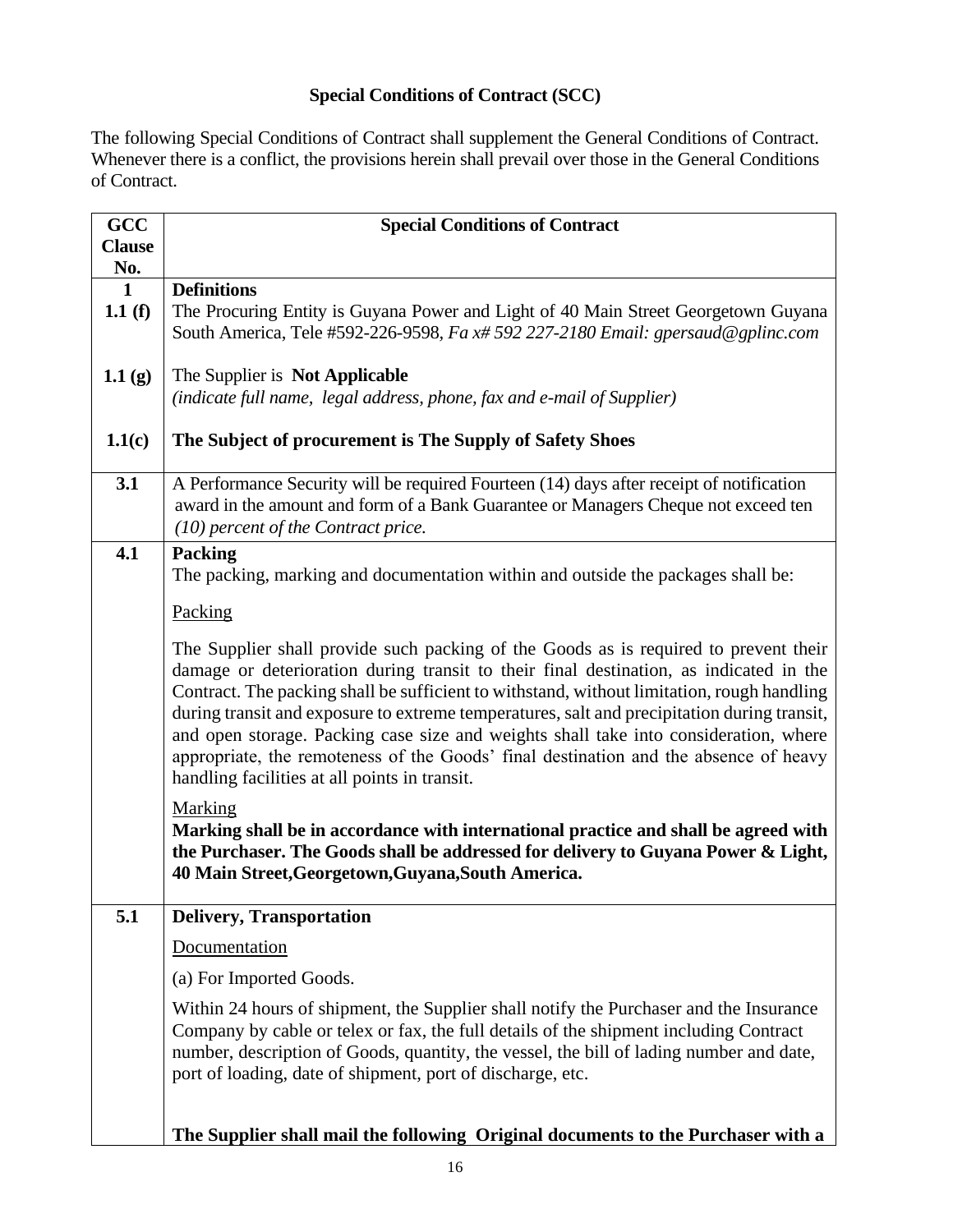|     | copy to the insurance Company:                                                                                                                                                                                                                                                                                                                             |
|-----|------------------------------------------------------------------------------------------------------------------------------------------------------------------------------------------------------------------------------------------------------------------------------------------------------------------------------------------------------------|
|     | (1) Supplier's invoice indicating a description, quantity, unit price of the<br>Goods and sum total;                                                                                                                                                                                                                                                       |
|     | (2) Shipping order, railway receipt or truck receipt;                                                                                                                                                                                                                                                                                                      |
|     | (3) Warranty certificate of Manufacturer or Supplier;                                                                                                                                                                                                                                                                                                      |
|     | (4) Inspection certificate issued by the authorized inspection service, and the<br>supplier's factory inspection report (if any);                                                                                                                                                                                                                          |
|     | (5) Certificate of origin;                                                                                                                                                                                                                                                                                                                                 |
|     | (6) Certificate of conformity;                                                                                                                                                                                                                                                                                                                             |
|     | (7) Full set of ocean on-board bills of lading, of air waybills or courier/parcel post<br>Certificates consigned to the Purchaser;                                                                                                                                                                                                                         |
|     | (8) Packing list identifying contents of each package, and clearly showing<br>Shipping marks and package numbers, kind of package, contents, dimensions and<br>Gross weights of each package in pounds or kilos.                                                                                                                                           |
|     | The above documents shall be received by the Purchaser at least two (2) weeks before<br>arrival of Goods at the port or place of arrival and, if not received, the Supplier will be<br>responsible for any consequent expenses.                                                                                                                            |
| 6.1 | <b>Payment</b><br>The method and conditions of payment to be made to the Supplier under this Contract<br>shall be as follows:                                                                                                                                                                                                                              |
|     | <b>Payment for Goods supplied:</b>                                                                                                                                                                                                                                                                                                                         |
|     | Payment will be as follows:                                                                                                                                                                                                                                                                                                                                |
|     | <b>Advance Payment:</b><br>Thirty (30) percent of the Contract Price shall be paid within thirty (30) days of signing<br>of the Contract, and upon submission of claim and a bank guarantee for equivalent<br>amount valid until the Goods are delivered and in the form provided in the bidding<br>documents or another form acceptable to the Purchaser. |
|     | <b>On Delivery:</b><br>Sixty (60) percent of the Contract Price of the Goods shipped shall be paid upon<br>submission of claim and evidence that items are ready for shipment.                                                                                                                                                                             |
|     | <b>On Acceptance:</b>                                                                                                                                                                                                                                                                                                                                      |
|     | Ten (10) percent of the Contract Price of Goods received shall be paid within thirty (30)<br>days of receipt of the Goods supported by the acceptance certificate issued by the<br>Purchaser.                                                                                                                                                              |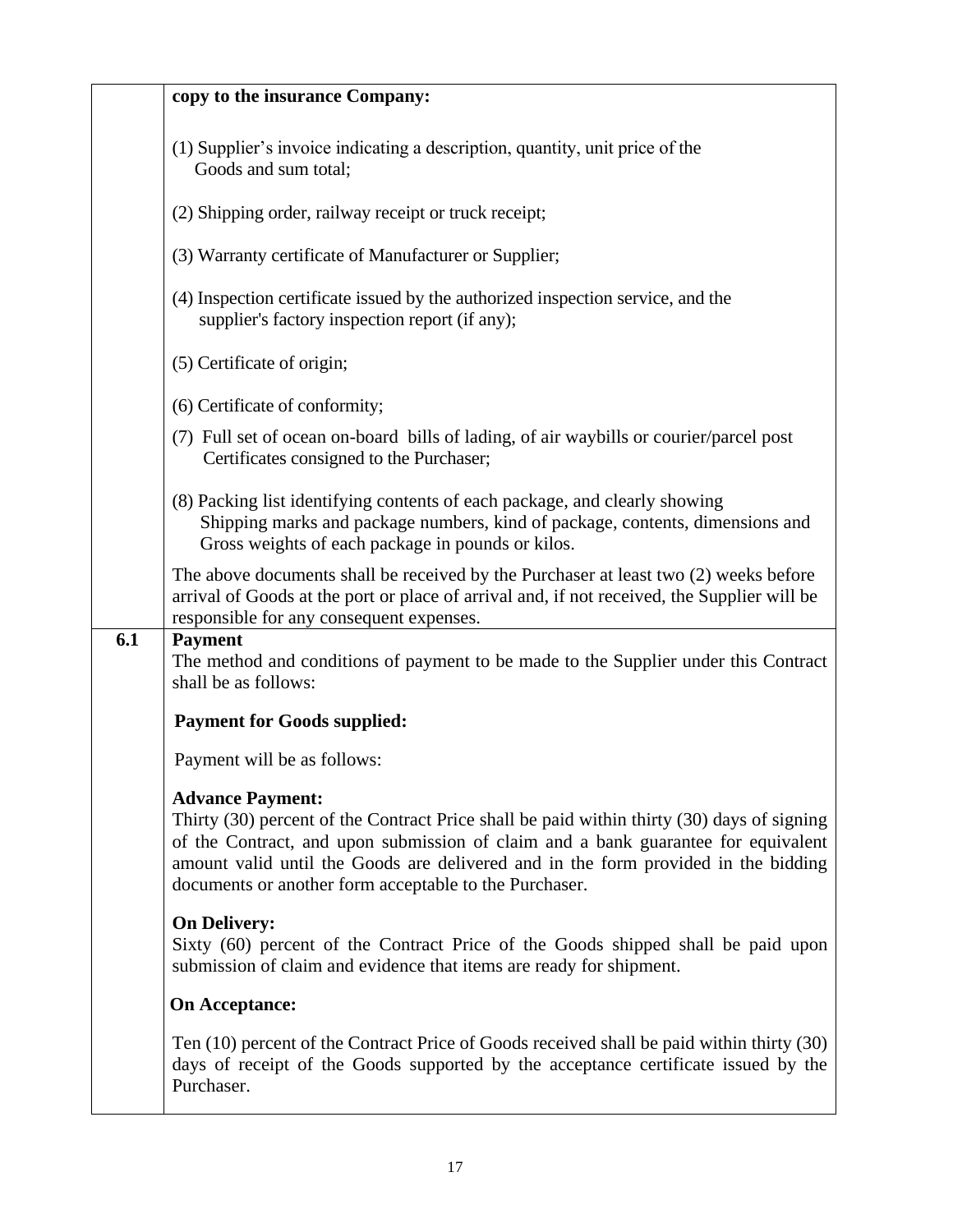| 9.2  | <b>Liquidated Damages</b><br>The liquidated damage shall apply and they shall be equivalent to one percent $(1%)$ of the<br>delivered price of the delayed Goods or unperformed services per each day of delay or part<br>thereof until actual delivery.<br>The maximum amount of liquidated damages shall be: 10 percent (10 %) of the delayed<br>Goods or services contract price. |
|------|--------------------------------------------------------------------------------------------------------------------------------------------------------------------------------------------------------------------------------------------------------------------------------------------------------------------------------------------------------------------------------------|
| 11.2 | <b>Settlement of Disputes</b><br>The rules of procedure for arbitration proceedings pursuant to GCC Sub-Clause 11.2<br>shall be as follows:                                                                                                                                                                                                                                          |
|      | (a) Contract with foreign Supplier:                                                                                                                                                                                                                                                                                                                                                  |
|      | GCC 11.2 (a) Any dispute, controversy or claim arising out of or relating to<br>this Contract, or breach, termination or invalidity thereof, shall be settled by<br>arbitration in accordance with the UNCITRAL Arbitration Rules as at present<br>in force.                                                                                                                         |
|      | <b>Contracts with Supplier national of the Purchaser's country:</b><br>(b)                                                                                                                                                                                                                                                                                                           |
|      | In the case of a dispute between the Purchaser and a Supplier who is a<br>national of the Purchaser's country, the dispute shall be referred to<br>adjudication or arbitration in accordance with the laws of Guyana                                                                                                                                                                 |
|      | (c) The Courts of Georgetown, Guyana, shall have exclusive jurisdiction in<br>all the matters arising in the contract including execution of Arbitration<br><b>Awards</b>                                                                                                                                                                                                            |
| 12.1 | The governing law shall be the law of: Guyana                                                                                                                                                                                                                                                                                                                                        |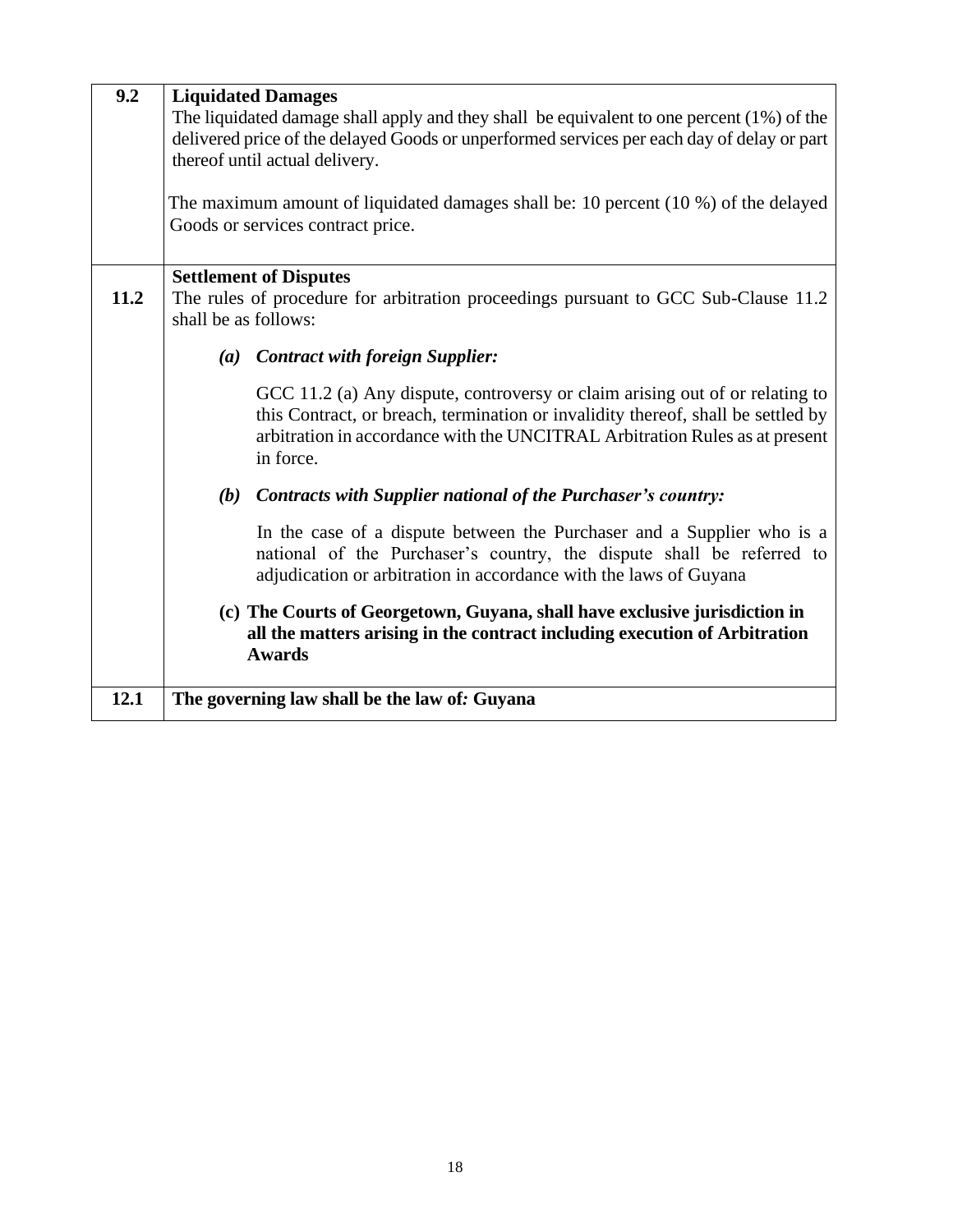# **Supply of: Safety Shoes**

| Lot | <b>Types of Safety Gears</b>  | Quantity |
|-----|-------------------------------|----------|
|     | Linesman Safety Boot (pair)   | 250      |
|     | Generation Safety Boot (pair) | 705      |
|     | Female Safety Boot (pair)     | 253      |
|     | Male Safety Shoe (pair)       | 285      |

# Line Man

| Lot            | <b>Linesman Safety Boot</b>   | Quantity        | <b>Estimated Cost:</b> | <b>Estimated Cost:</b> |
|----------------|-------------------------------|-----------------|------------------------|------------------------|
|                | (pair)                        |                 | (Guyana Dollars)       | (Foreign               |
|                |                               |                 |                        | Currency)              |
|                | Size 8 (EW)                   | 20              |                        |                        |
|                | Size 9 (EW)                   | 20              |                        |                        |
|                | Size 10 (EW)                  | 150             |                        |                        |
|                | Size 11 (EW)                  | 60              |                        |                        |
|                | Total                         | 250             |                        |                        |
|                |                               |                 |                        |                        |
|                | <b>Generation Safety Boot</b> |                 |                        |                        |
|                | (pair)                        |                 |                        |                        |
| $\overline{2}$ | Size 7 (EW)                   | 50              |                        |                        |
|                | Size $8$ (EW)                 | 100             |                        |                        |
|                | Size 9 (EW)                   | 200             |                        |                        |
|                | Size 10 (EW)                  | 150             |                        |                        |
|                | Size 11 (EW)                  | 100             |                        |                        |
|                | Size 12 (EW)                  | 80              |                        |                        |
|                | Size 13 (EW)                  | 25              |                        |                        |
|                | Total                         | 705             |                        |                        |
|                |                               |                 |                        |                        |
|                | <b>Female Safety Boot</b>     |                 |                        |                        |
|                | (pair)                        |                 |                        |                        |
| 3              | Size $6$ (F)                  | 10              |                        |                        |
|                | Size $7$ (F)                  | $\overline{30}$ |                        |                        |
|                | Size $8(F)$                   | 75              |                        |                        |
|                | Size $9(F)$                   | 70              |                        |                        |
|                | Size $10(F)$                  | 50              |                        |                        |
|                | Size $11(F)$                  | 18              |                        |                        |
|                | Total                         | 253             |                        |                        |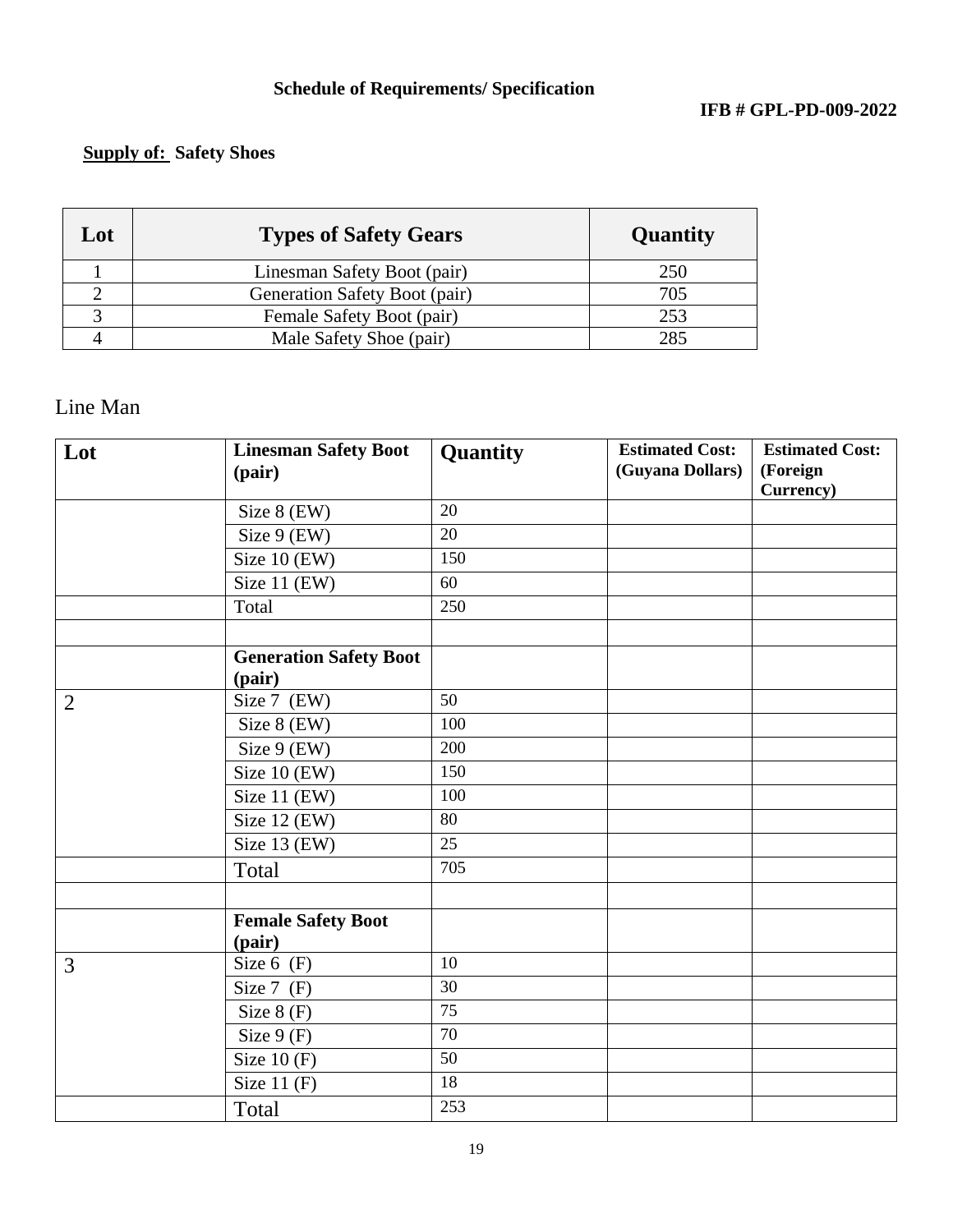|                | <b>Male Safety Shoe (pair)</b> |     |  |
|----------------|--------------------------------|-----|--|
| $\overline{4}$ | Size 7 (EW)                    | 10  |  |
|                | Size 8 (EW)                    | 45  |  |
|                | Size $9$ (EW)                  | 50  |  |
|                | Size $10$ (EW)                 | 60  |  |
|                | Size 11 (EW)                   | 60  |  |
|                | Size $12$ (EW)                 | 40  |  |
|                | Size 13 (EW)                   | 20  |  |
|                | <b>Total Quantity</b>          | 285 |  |

# **Specification**

| Pole climbers/ Lineman Safety Boots | 8"-10" High, EH approved composite Toe.           |
|-------------------------------------|---------------------------------------------------|
|                                     | . Must be electrically tested and conform to ASTM |
|                                     | F 2413-11 EW I/75 C/75-EH standards with 18000    |
|                                     | volts electric shock resistance.                  |
| <b>Male Safety Boots</b>            | 6 "- Must conform to ASTM F2413-11 EW             |
|                                     | I/75/C/75 Standard, Composite Safety Toe, EH      |
|                                     | Standards with 18000 volts electric shock         |
|                                     | resistance.                                       |
| <b>Female Safety Boots</b>          | 6" Must conform to ASTM F 2413 -11F I/75-EH       |
|                                     | standards with 18000 volts electric shock         |
|                                     | resistance.                                       |
|                                     | Must conform to $ASTM 2413 - 11 EW I/75-EH$       |
|                                     | standards with 18000 volts electric shock         |
| Male Safety Shoes                   | resistance.                                       |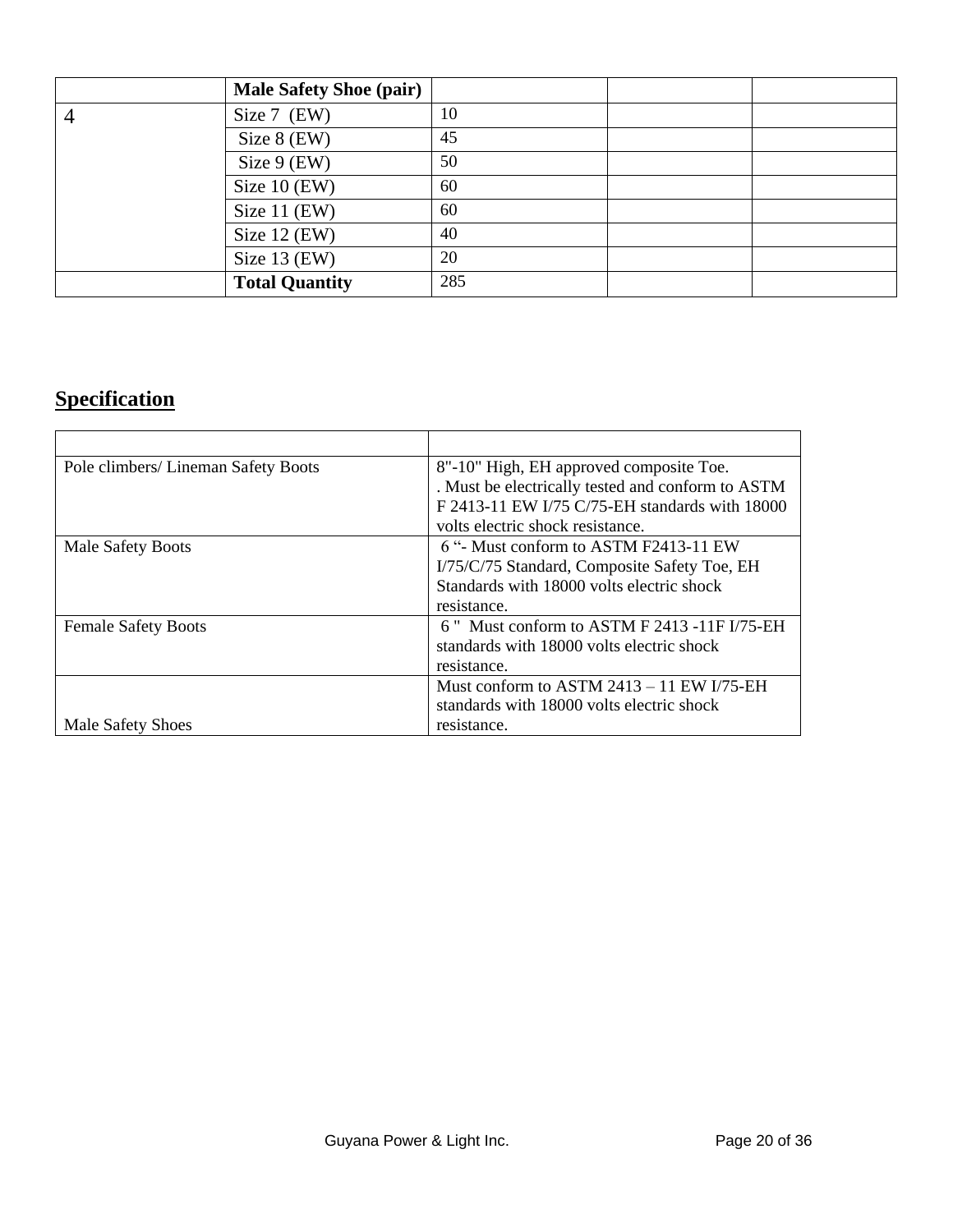# **Supply of:**

# **Safety Shoes**

| <b>Description</b>     | <b>Named</b><br>place of<br><b>Destination</b><br>as stated in<br>the bid<br>document | <b>Earliest</b><br><b>Delivery</b><br>Date                                        | Latest<br><b>Delivery</b><br>Date                                                               | <b>Bidders</b><br>offered<br><b>Delivery date</b><br>(to be<br>specified by<br>the bidder) | <b>Bid</b><br><b>Security</b><br>required |
|------------------------|---------------------------------------------------------------------------------------|-----------------------------------------------------------------------------------|-------------------------------------------------------------------------------------------------|--------------------------------------------------------------------------------------------|-------------------------------------------|
| Supply of Safety Shoes | Georgetown<br>Guyana                                                                  | Immediately<br>after signing<br>of Contract<br>or receipt of<br>Purchase<br>Order | Eight weeks after<br>the signing of the<br>contract or the<br>receipt of the<br>purchase order. |                                                                                            | $2\%$ of<br><b>Bid Price</b>              |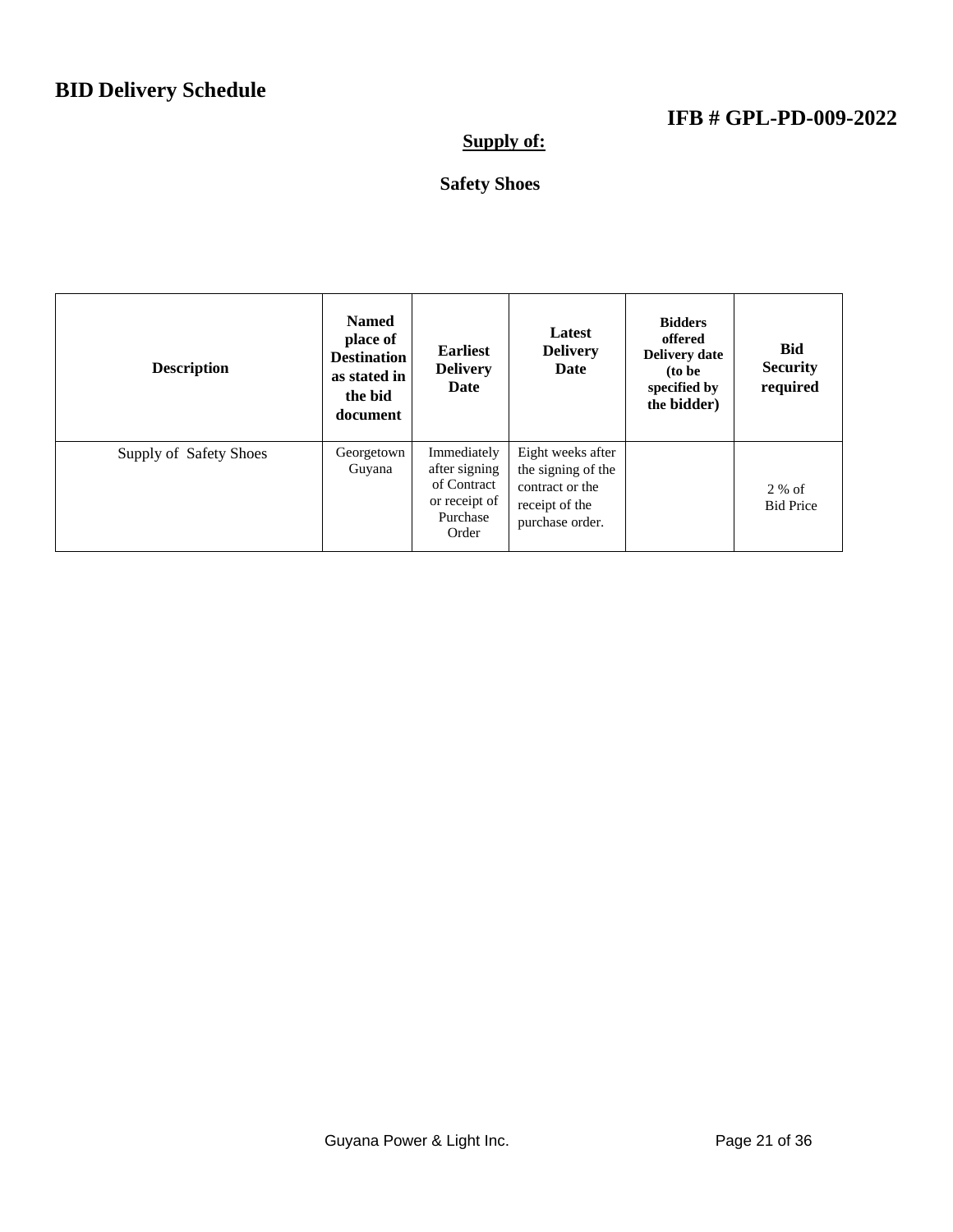#### **QUALIFICATION INFORMATION**

#### 1. **For individual bidders or individual members of a joint venture**

1.1 Legal status of Bidder *(attach copy).* Place of registration: \_\_\_\_\_\_\_\_\_\_\_\_\_\_\_\_\_\_\_\_\_\_\_\_\_\_\_\_\_\_\_\_\_\_\_\_\_\_\_\_\_\_\_\_\_\_\_\_\_\_\_\_\_\_\_\_\_ Principal kind of business: Power of attorney for signing the Bid *(attach).*

\_\_\_\_\_\_\_\_\_\_\_\_\_\_\_\_\_\_\_\_\_\_\_\_\_\_\_\_\_\_\_\_\_\_\_\_\_\_\_\_\_\_\_\_\_\_\_

\_\_\_\_\_\_\_\_\_\_\_\_\_\_\_\_\_\_\_\_\_\_\_\_\_\_\_\_\_\_\_\_\_\_\_\_\_\_\_\_\_\_\_\_\_\_\_

1.2 Total volume of supplies executed for the last three (3) years in Guyana dollars or currency of bid:

| in 2  |
|-------|
| in 20 |
| in 20 |

1.3 Supplies of a similar nature executed by the Supplier during the last two years *(not less than three (3) supplies)*

| $N_2$ | <b>Name of Goods</b> | Name of Clients,<br>address and<br>telephone | <b>Contract Price</b> |
|-------|----------------------|----------------------------------------------|-----------------------|
|       |                      |                                              |                       |
|       |                      |                                              |                       |
|       |                      |                                              |                       |

1.4 Copies of financial reports for the last three years *(balance sheets, loss and profit statements, auditors' reports, etc.).List below and attach copies.* \_\_\_\_\_\_\_\_\_\_\_\_\_\_\_\_\_\_\_\_\_\_\_\_\_\_\_\_\_\_\_\_\_\_\_\_\_\_\_\_\_\_\_\_\_\_\_\_\_\_\_\_\_\_\_\_\_\_\_\_\_\_\_\_\_\_\_\_\_\_\_\_\_\_\_\_\_\_\_\_\_\_\_

3.5 Evidence of access to financial resources *(cash in hand, lines of credit, overdraft facility etc.).List below and attach copies of supporting documents.*  $\blacksquare$ 

 $\mathcal{L}_\mathcal{L} = \{ \mathcal{L}_\mathcal{L} = \{ \mathcal{L}_\mathcal{L} = \{ \mathcal{L}_\mathcal{L} = \{ \mathcal{L}_\mathcal{L} = \{ \mathcal{L}_\mathcal{L} = \{ \mathcal{L}_\mathcal{L} = \{ \mathcal{L}_\mathcal{L} = \{ \mathcal{L}_\mathcal{L} = \{ \mathcal{L}_\mathcal{L} = \{ \mathcal{L}_\mathcal{L} = \{ \mathcal{L}_\mathcal{L} = \{ \mathcal{L}_\mathcal{L} = \{ \mathcal{L}_\mathcal{L} = \{ \mathcal{L}_\mathcal{$ 

- 3.6 Evidence of compliance with NIS, IRD and TIN Certificate and VAT Registration for Vatable item/s. *(attach supporting documents).*
- 3.7 Information on all claims, arbitration or other legal proceedings currently being examined or already settled.

\_\_\_\_\_\_\_\_\_\_\_\_\_\_\_\_\_\_\_\_\_\_\_\_\_\_\_\_\_\_\_\_\_\_\_\_\_\_\_\_\_\_\_\_\_\_\_\_\_\_\_\_\_\_\_\_\_\_\_\_\_\_\_\_\_\_\_\_\_\_\_\_\_\_\_\_\_\_\_ \_\_\_\_\_\_\_\_\_\_\_\_\_\_\_\_\_\_\_\_\_\_\_\_\_\_\_\_\_\_\_\_\_\_\_\_\_\_\_\_\_\_\_\_\_\_\_\_\_\_\_\_\_\_\_\_\_\_\_\_\_\_\_\_\_\_\_\_\_\_\_\_\_\_\_\_\_\_\_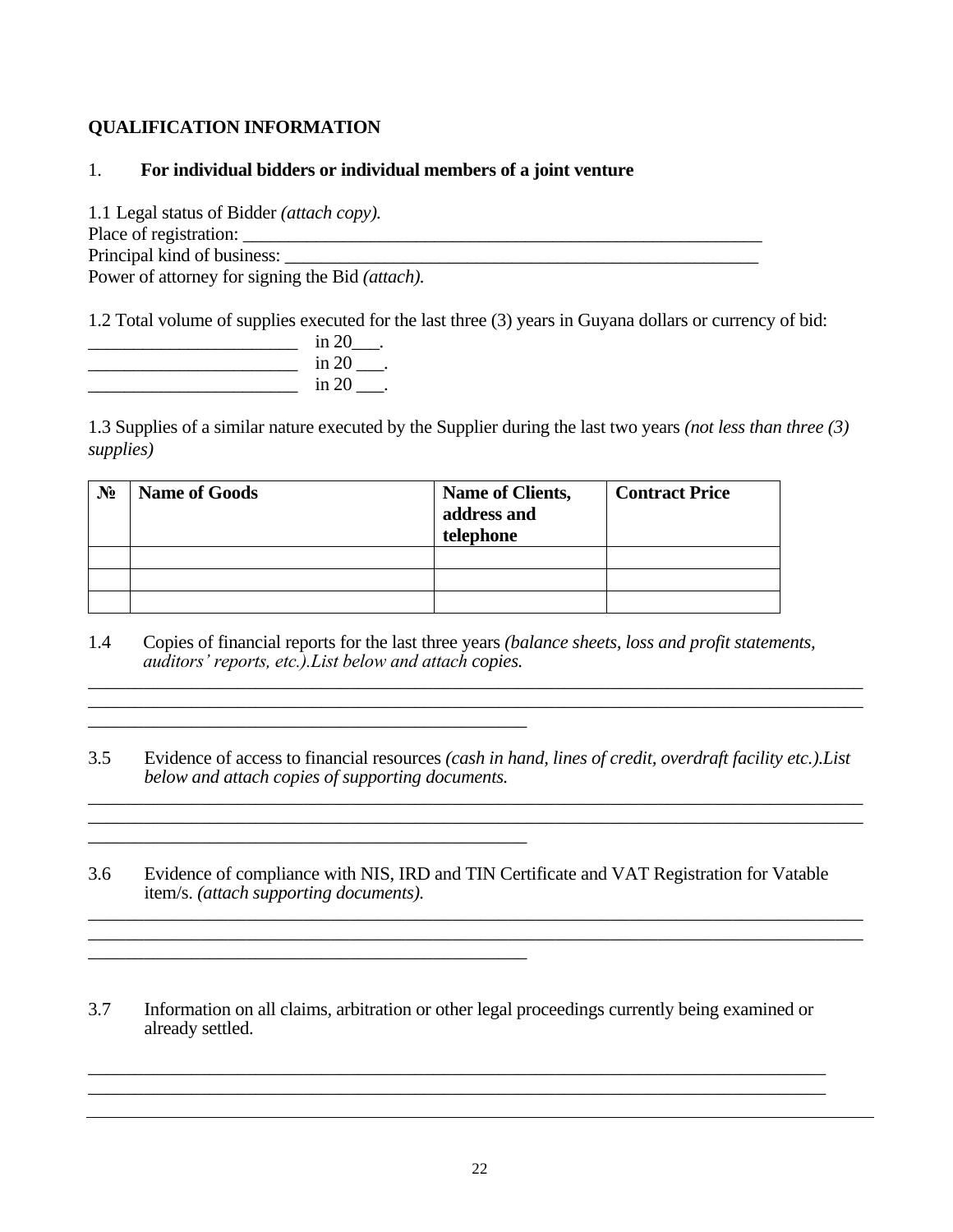- 2.0 Any other information required by the Procuring Entity to execute the Contract \_\_\_\_\_\_\_\_\_\_\_\_\_\_\_\_\_\_\_\_\_\_\_\_\_\_\_\_\_\_\_\_\_\_\_\_\_\_\_\_\_\_\_\_\_\_\_\_\_\_\_\_\_\_\_\_\_\_\_\_\_\_\_\_\_\_\_
- 2.1 The Supplier certifies that he meets all the qualification criteria and requirements, in accordance with normative legal documents.

\_\_\_\_\_\_\_\_\_\_\_\_\_\_\_\_\_\_\_ \_\_\_\_\_\_\_\_\_\_\_\_\_\_\_\_\_\_\_\_\_\_\_\_\_\_ \_\_\_\_\_\_\_\_\_\_\_\_\_\_\_\_\_\_\_\_\_\_\_\_\_\_\_

I certify the authenticity of all the above information.

(Full name) (Title) (Signature and seal)

Dated on:  $\frac{1}{20}$  day of  $\frac{1}{20}$ . (Date)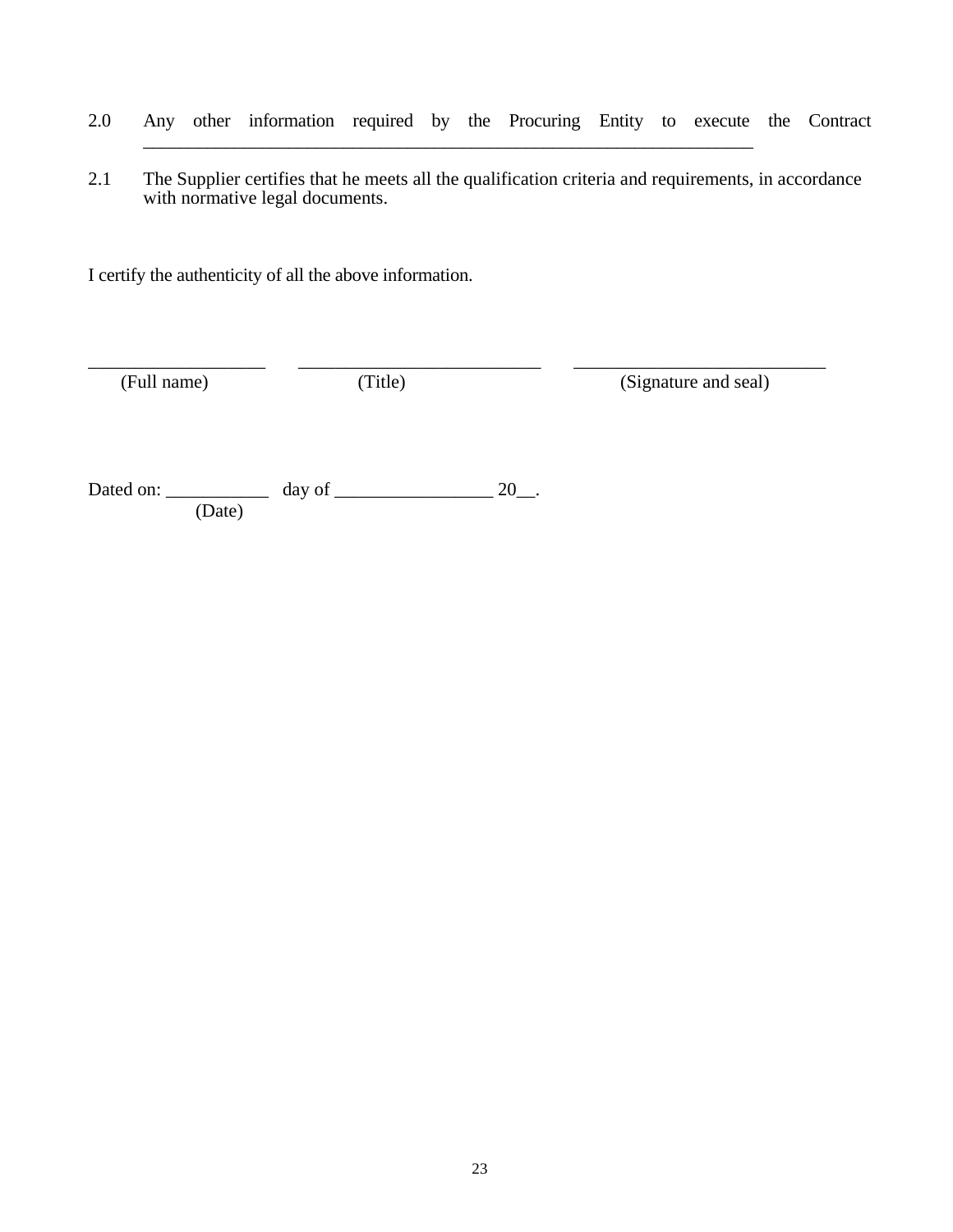#### **SUPPLIER'S BID**

Date: \_\_\_\_\_\_\_\_\_\_\_ IFB No: \_\_\_\_\_\_\_\_\_\_

TO:

(Name and address of Procuring Entity)

Dear Sir / Madam,

Having examined the bidding documents, including the Annexes and Addenda No *[specify ] number]*, the receipt of which is hereby acknowledged, we, the undersigned, offer to supply and provide \_\_\_\_\_\_\_\_\_\_\_\_\_\_\_\_\_\_\_\_\_\_\_\_\_\_\_\_\_\_\_\_\_\_\_\_\_\_\_\_\_\_ *[description of goods and related services]* in accordance with the requirements of the bidding documents to the total sum of \_\_\_\_\_\_\_\_\_\_\_\_\_\_\_\_\_\_\_\_\_\_\_\_\_\_\_\_\_\_\_\_\_\_\_\_\_\_\_\_\_\_\_\_\_\_\_\_\_ *[Total Amount of Bid in Words and Figures]*, confirmed by the attached Price Schedule which is a part of this Bid.

- (а) We, including all subcontractors, regarding any part of the Contract, in accordance with the bidding documents, have no conflict of interests pursuant to sub clause 2 (i) of the Instructions to Bidders;
- (b) We, including all subcontractors, regarding any part of the Contract, in accordance with the bidding documents, have not been declared by the [authorized State body] [National Board] on procurement to be ineligible, or are not ineligible, in accordance with the legislation of Guyana.

We undertake, if our Bid is accepted, to supply the Goods, in accordance with a delivery schedule given in the Schedule of Requirements.

If our Bid is accepted, we undertake to furnish the Performance security in the form of \_\_\_\_\_\_\_\_\_\_\_\_\_\_\_\_ to the amount of comprising the Contract Price in order to execute the Contract properly and within the time period(s) specified in the Bidding Documents.

We hereby confirm that this bid shall be valid during \_\_\_\_\_\_\_\_\_\_\_\_\_\_\_\_\_ days starting from the date established for bid opening, and it shall be binding until the expiry of the indicated period.

Prior to the preparation and execution of a formal Contract, this Bid together with your written confirmation of its acceptance shall form a binding Contract on the parties.

We understand that you are not bound to accept the lowest or any bid you receive.

Dated \_\_\_\_\_\_\_\_\_\_\_\_\_\_\_\_\_\_\_\_\_\_\_.

Duly authorized to sign the Bid \_\_\_\_\_\_\_\_\_\_\_\_\_\_\_\_\_\_\_\_\_\_\_\_\_\_\_\_\_\_\_\_\_\_\_

(*Name of Supplier*)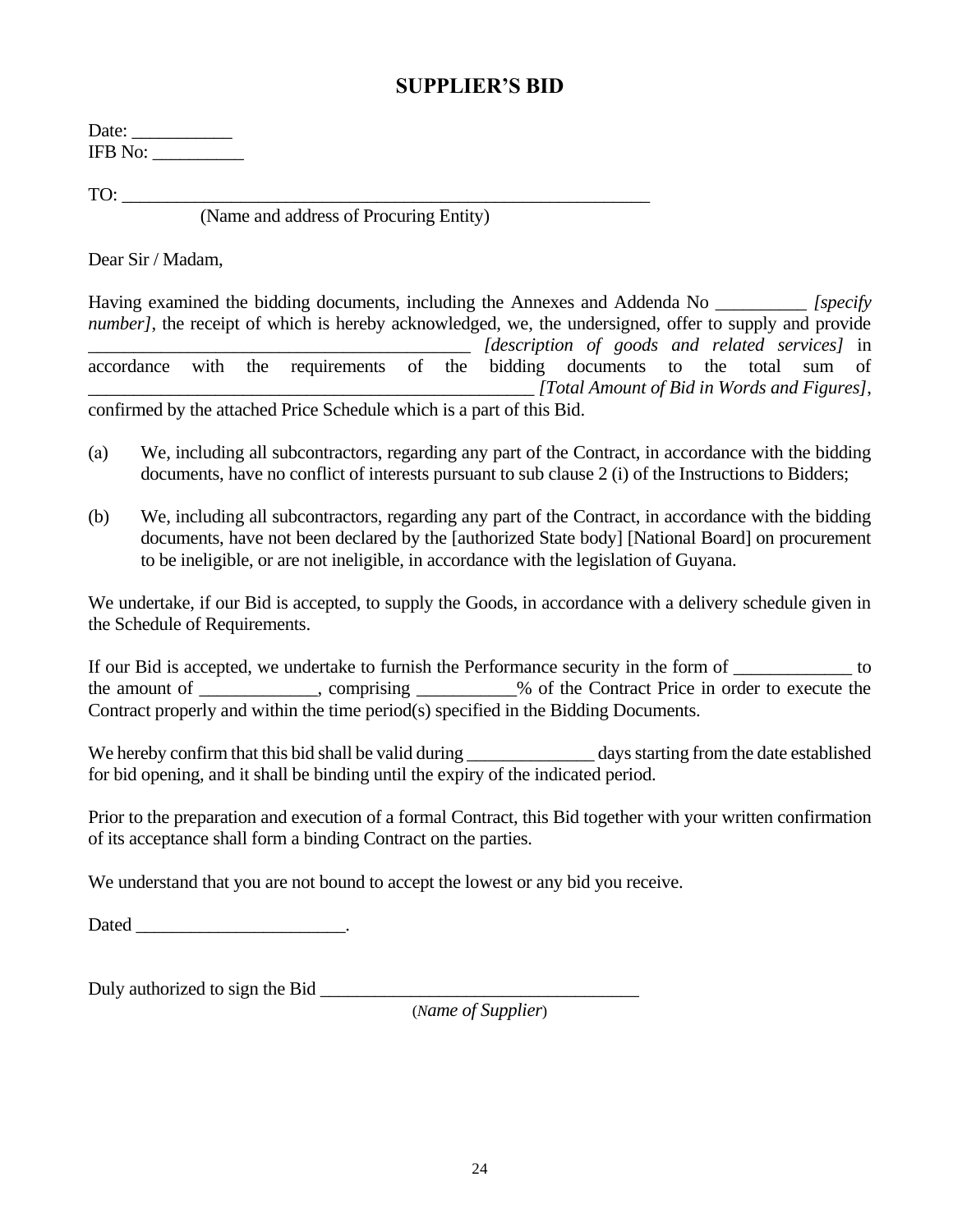#### **Supply Contract**

THIS CONTRACT made the day of 20

Between \_\_\_\_\_\_\_\_\_\_\_\_\_\_\_\_\_\_\_\_\_\_\_\_\_\_\_\_\_ [name of Procuring Entity] (hereinafter referred to as "the Procuring Entity"), on the one hand, and [name of Supplier] from \_\_\_\_\_\_\_\_\_\_\_\_\_\_\_\_\_\_\_\_\_\_\_\_\_\_\_\_ [city and country of Supplier] (hereinafter referred to as "the Supplier"), on the other hand have come to an Agreement on the following:

The Procuring Entity has announced bid for procurement of goods and services, namely \_\_\_\_\_\_\_\_\_\_\_\_\_\_\_\_\_\_\_\_\_\_\_\_\_\_\_\_\_[brief description of goods and related services] and has accepted the Supplier's bid for the supply of indicated goods and services to the sum of \_\_\_\_\_\_\_\_\_\_\_\_\_\_\_\_\_\_\_\_\_\_\_\_\_\_\_\_\_\_[Contract Price in words and figures] (hereinafter referred to as "the

Contract Price").

#### THIS CONTRACT WITNESSES AS FOLLOWS:

- 1. In this Contract, the terms and expressions have the same meanings as are respectively assigned to them in the Conditions of Contract referred to.
- 4. The following documents shall form the Contract and shall be deemed its integral part,
	- viz.:
	- (а) Procuring Entity's Notification of Award;
	- (b) Bid and Price Schedule submitted by Bidder;
	- (c) Schedule of Requirements;
	- (d) Technical Specifications;
	- (e) General Conditions of Contract;
	- (f) Special Conditions of Contract;
	- (g) Other documents included in the Contract documents;
- 5. This Contract shall prevail over all other Contract documents. In the event of any discrepancy or inconsistency within the Contract documents, then the documents shall prevail in the order listed above.
- 6. In consideration of the payments to be made by the Procuring Entity to the Supplier as hereinafter mentioned, the Supplier hereby covenants with the Procuring Entity to provide the Goods and Services, and remedy defects therein in conformity in all respects with the provisions of the Contract.
- 7. The Procuring Entity hereby agrees to pay the Supplier in consideration of the delivery of the Goods and Services and the remedying of defects therein, the Contract Price or such other sum as may become payable under the provisions of the Contract at the times and in the manner prescribed by the Contract

 IN WITNESS of the foresaid, the parties hereto have caused this Contract to be executed in accordance with the legislation of Guyana the day and year first above written in the beginning of the document.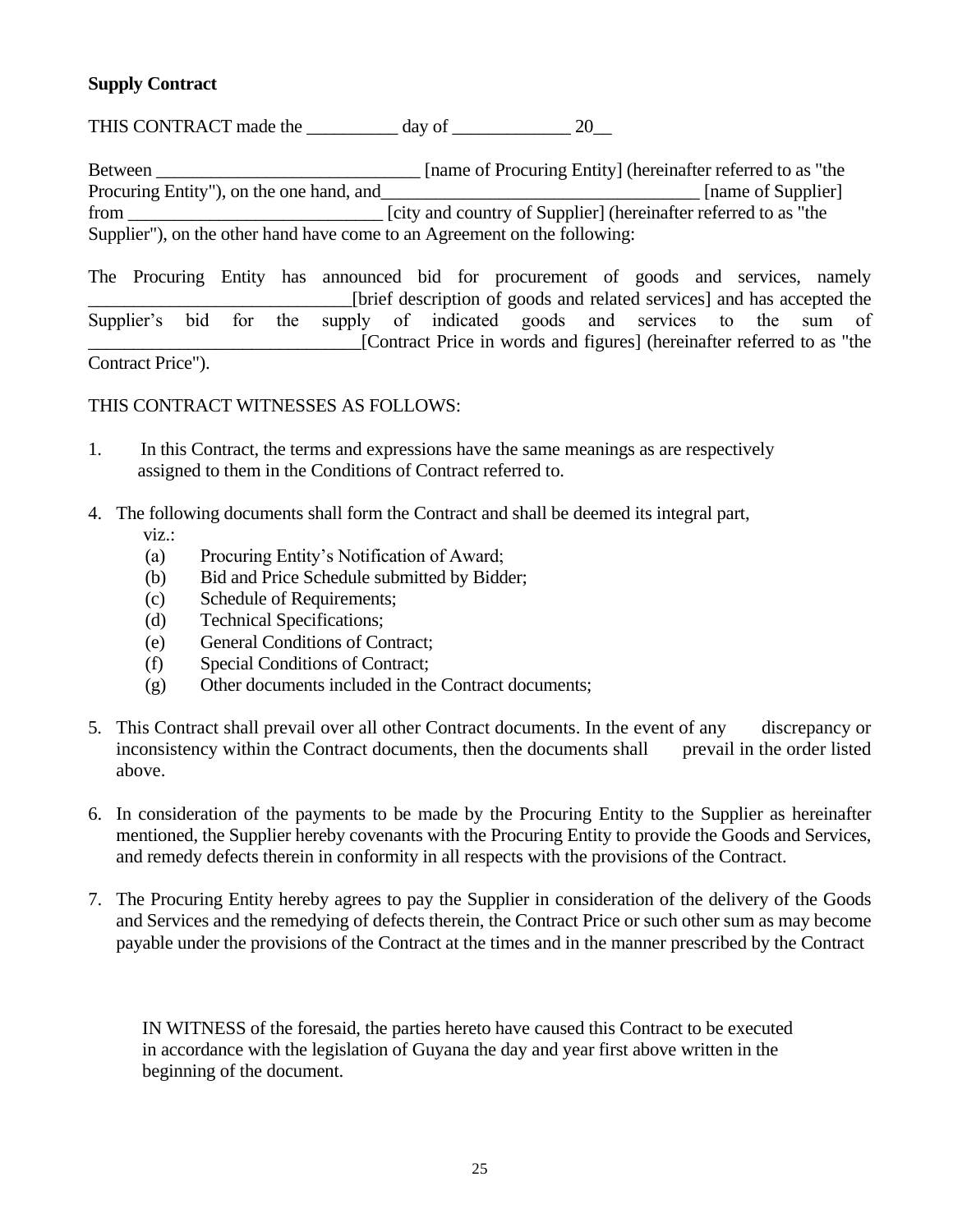For and on behalf of the Procuring Entity:

| Witnesses:                    |  |  |  |
|-------------------------------|--|--|--|
|                               |  |  |  |
| $2. \underline{\hspace{2cm}}$ |  |  |  |
|                               |  |  |  |
|                               |  |  |  |

#### For and on behalf of the Contractor:

Witnesses:

 $\begin{array}{c|c|c|c|c} \hline \rule{0pt}{16pt} \multicolumn{3}{c|}{\textbf{2.}} & \multicolumn{3}{c|}{\textbf{2.}} \\ \hline \end{array}$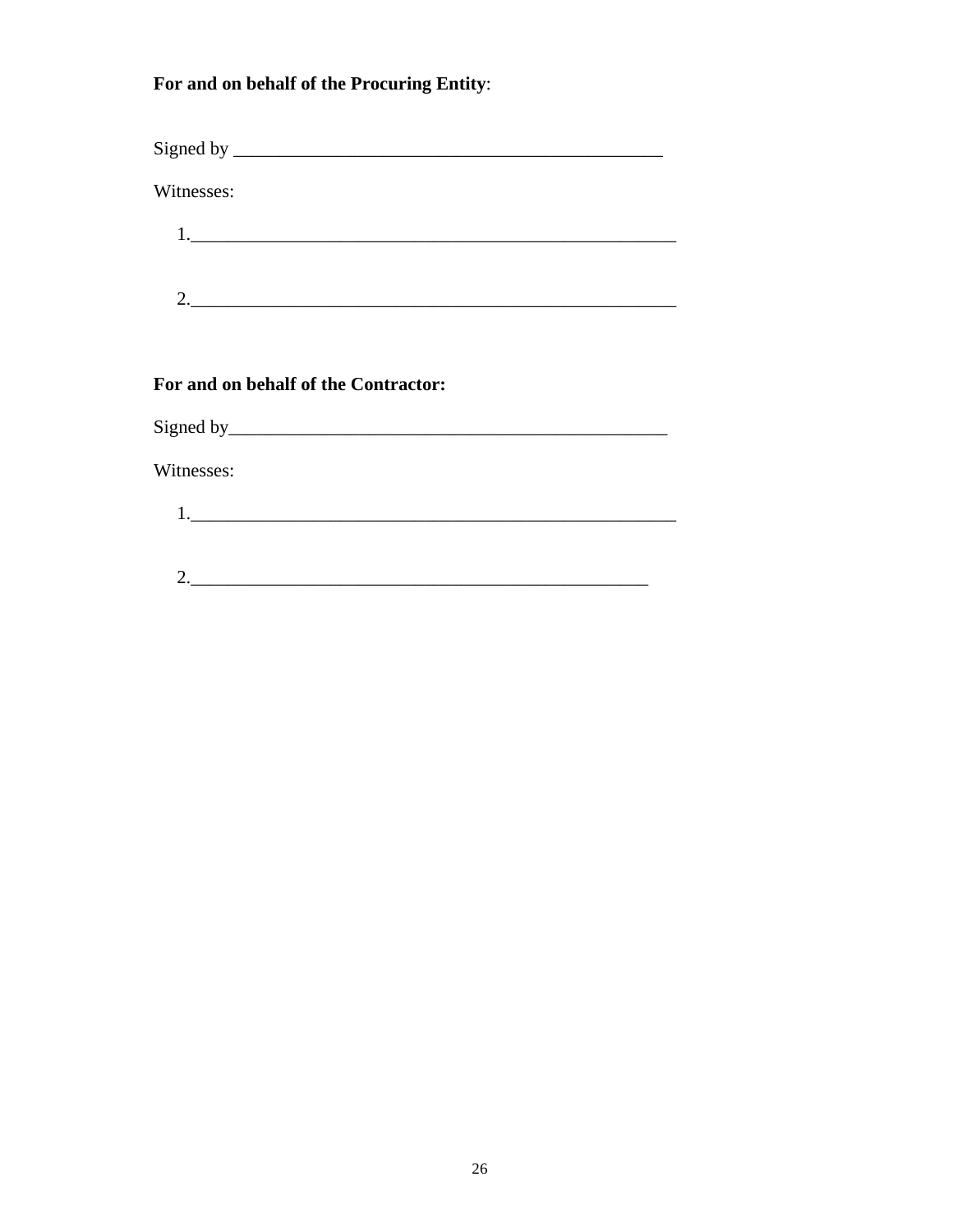#### **BID SECURITY (Bank Guarantee)**

Whereas \_\_\_\_\_\_\_\_\_\_\_\_\_\_\_\_\_\_\_\_\_\_\_\_\_\_\_\_\_\_\_\_\_\_\_\_\_\_\_ *[name of Bidder]* (hereinafter referred as "the Bidder") is ready to submit his bid dated \_\_\_\_\_\_\_\_\_\_\_\_\_ *[date of bid submission]* for the supply \_\_\_\_\_\_\_\_\_\_\_\_\_\_\_\_\_*[name and/or description of goods]* (hereinafter referred as "the Bid"),

|  | KNOW ALL PEOPLE, that WE                                                                                  |  |                                                                               |  |  |  | <i>Iname of Bank]</i> from |
|--|-----------------------------------------------------------------------------------------------------------|--|-------------------------------------------------------------------------------|--|--|--|----------------------------|
|  |                                                                                                           |  | <i>Iname of country]</i> , having our registered office at the address        |  |  |  |                            |
|  |                                                                                                           |  | <i>[address of Bank]</i> , (hereinafter referred as "the Bank"), are bound to |  |  |  |                            |
|  |                                                                                                           |  |                                                                               |  |  |  | , by which                 |
|  | perment to the indicated Dreaming Entity shall be made in whole and in a timely meanon the Deply is hound |  |                                                                               |  |  |  |                            |

payment to the indicated Procuring Entity shall be made in whole and in a timely manner; the Bank is bound on behalf of its name, its successors and authorized persons. This is to confirm that the license issued to the Bank shall provide for activity on issuance of the guarantee, and the person(s) signing that guarantee is entitled to act on behalf of the Bank, and if the approval of Board of Directors, or of General Stockholders Meeting is required, it is already received and there is no other approval required.

THE CONDITIONS of this obligation are as follows:

- 1. If the Bidder:
	- (а) Withdraws his Bid during the period of bid validity specified by the Bidder on the Form of Bid; or
- 2. If the Bidder having received notice from the Procuring Entity that his bid is accepted within the period of bid's validity:
	- (а) fails or rejects to sign the Contract at the request of; or
	- (b) fails or rejects to furnish the performance security in accordance with the Instructions to Bidders;

We undertake to pay the Procuring Entity the above sum upon receipt of his first written request, without needing the Procuring Entity to show grounds or reasons of that request, provided that the sum requested by the Procuring Entity is due to him because of the occurrence of one or two or both conditions, specifying the condition or conditions occurred.

This guarantee shall remain in force during days inclusive following the expiry of the bid validity period, and any request in respect thereof should reach the Bank not later than the abovementioned date.

\_\_\_\_\_\_\_\_\_\_\_\_\_\_\_\_\_\_\_\_\_\_\_\_\_\_\_\_\_\_\_ \_\_\_\_\_\_\_\_\_\_\_\_\_\_\_\_\_\_\_ \_\_\_\_\_\_\_\_\_\_\_\_\_\_\_\_\_ *(Full name of Bank's representative) (Title) (Signature and seal)*

*Dated on «\_\_\_\_» day of \_\_\_\_\_\_\_\_\_\_\_\_\_\_\_\_\_20\_\_.*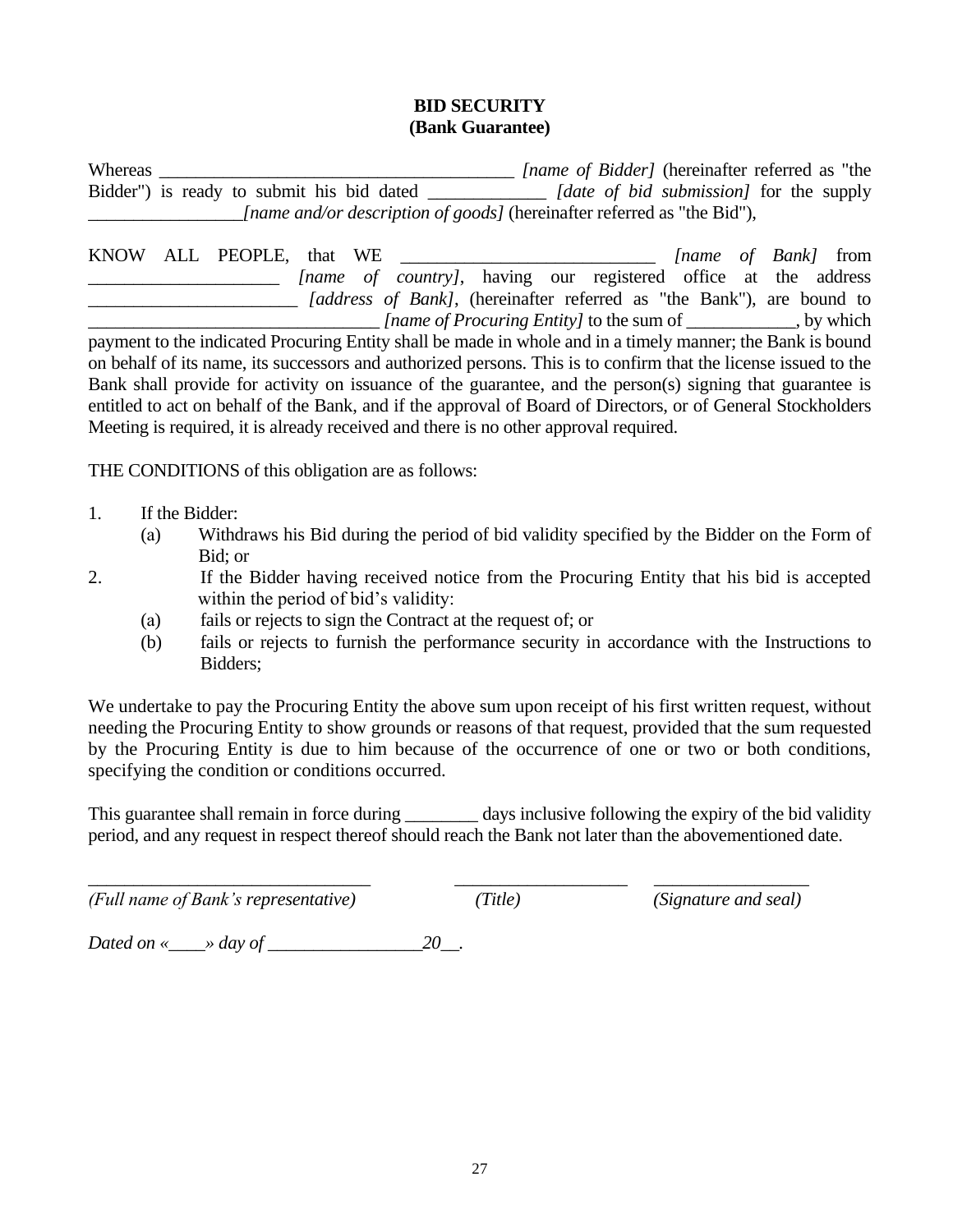# **Bid-Securing Declaration –Not Applicable**

*[The Bidder shall fill in this Form if applicable pursuant to BDS.]*

| Date:            |  |
|------------------|--|
| IFB No.:         |  |
| Alternative No.: |  |

To:

We, the undersigned, declare that:

- 1. We understand that, according to your conditions, bids must be supported by a Bid-Securing Declaration.
- 2. We accept that we will automatically be suspended from being eligible for bidding in any contract with the Purchaser for the period of time of *insert number of months or years]* starting on *\_\_\_\_\_\_\_\_\_\_\_\_\_\_\_\_\_\_\_[insert date]*, if we are in breach of our obligation(s) under the bid conditions, because we:
- (a) have withdrawn our Bid during the period of bid validity specified by us in the Bidding Data Sheet; or
- (b) having been notified of the acceptance of our Bid by the Purchaser during the period of bid validity, (i) fail or refuse to execute the Contract, if required, or (ii) fail or refuse to furnish the Performance Security, in accordance with the ITB.
- 3. We understand this Bid Securing Declaration shall expire if we are not the successful Bidder, upon the earlier of (i) our receipt of a copy of your notification of the name of the successful Bidder; or (ii) twenty-eight days after the expiration of our Bid.
- 4. We understand that if we are a Joint Venture, the Bid Securing Declaration must be in the name of the Joint Venture that submits the bid. If the Joint Venture has not been legally constituted at the time of bidding, the Bid Securing Declaration shall be in the names of all future partners as named in the letter of intent.

| Signed:     | <i>finsert signature of person whose name and capacity are shown]</i> In the                  |
|-------------|-----------------------------------------------------------------------------------------------|
| capacity of | [insert legal capacity of person signing the Bid Securing Declaration]                        |
| Name:       | [insert complete name of person signing the Bid Securing Declaration]                         |
|             | Duly authorized to sign the bid for and on behalf of: <i>[insert complete name of Bidder]</i> |

Dated on \_\_\_\_\_\_\_\_\_\_\_\_ day of \_\_\_\_\_\_\_\_\_\_\_\_\_\_\_\_\_\_, \_\_\_\_\_\_\_ *[insert date of signing]*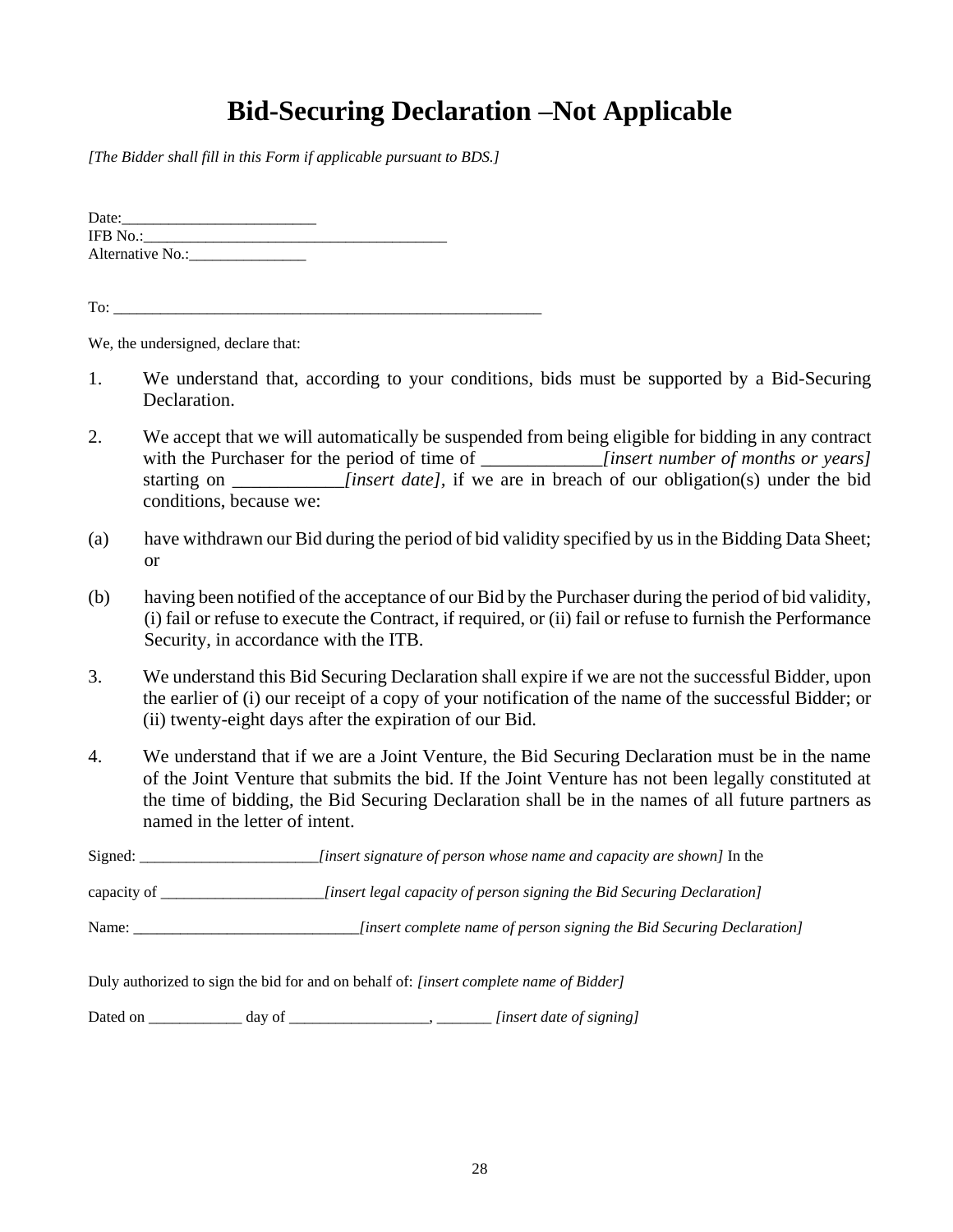#### **Manufacturer's Authorization**

*[The Bidder shall require the Manufacturer to fill in this Form in accordance with the instructions indicated. This letter of authorization should be on the letterhead of the Manufacturer and should be signed by a person with the proper authority to sign documents that are binding on the Manufacturer. The Bidder shall include it in its bid, if so indicated in the BDS.]*

| Date of Bid Submission( day/ month/ year):    |                                                                                                                                                                               |
|-----------------------------------------------|-------------------------------------------------------------------------------------------------------------------------------------------------------------------------------|
| IFB No:[insert number of bidding process]     |                                                                                                                                                                               |
|                                               | Alternative No.: [insert identification No if this is a Bid for an alternative]                                                                                               |
|                                               |                                                                                                                                                                               |
| <b>WHEREAS</b>                                |                                                                                                                                                                               |
|                                               | [insert full address of Manufacturer's factories], do                                                                                                                         |
|                                               | bid the purpose of which is to provide the following Goods, manufactured by us<br>$[insert name and or brief description of the Goods],$ and to                               |
| subsequently negotiate and sign the Contract. |                                                                                                                                                                               |
|                                               | We hereby extend our full guarantee and warranty in accordance with Clause 1.3 of the General<br>Conditions of Contract, with respect to the Goods offered by the above firm. |
| Manufacturer]                                 |                                                                                                                                                                               |
| Manufacturer]                                 | Name: $\frac{1}{\text{Name}}$ [insert complete name(s) of authorized representative(s) of the                                                                                 |
|                                               | Title: [insert title]                                                                                                                                                         |
| name of Bidder]                               | Duly authorized to sign this Authorization on behalf of: ________________________insert complete                                                                              |
|                                               |                                                                                                                                                                               |
|                                               |                                                                                                                                                                               |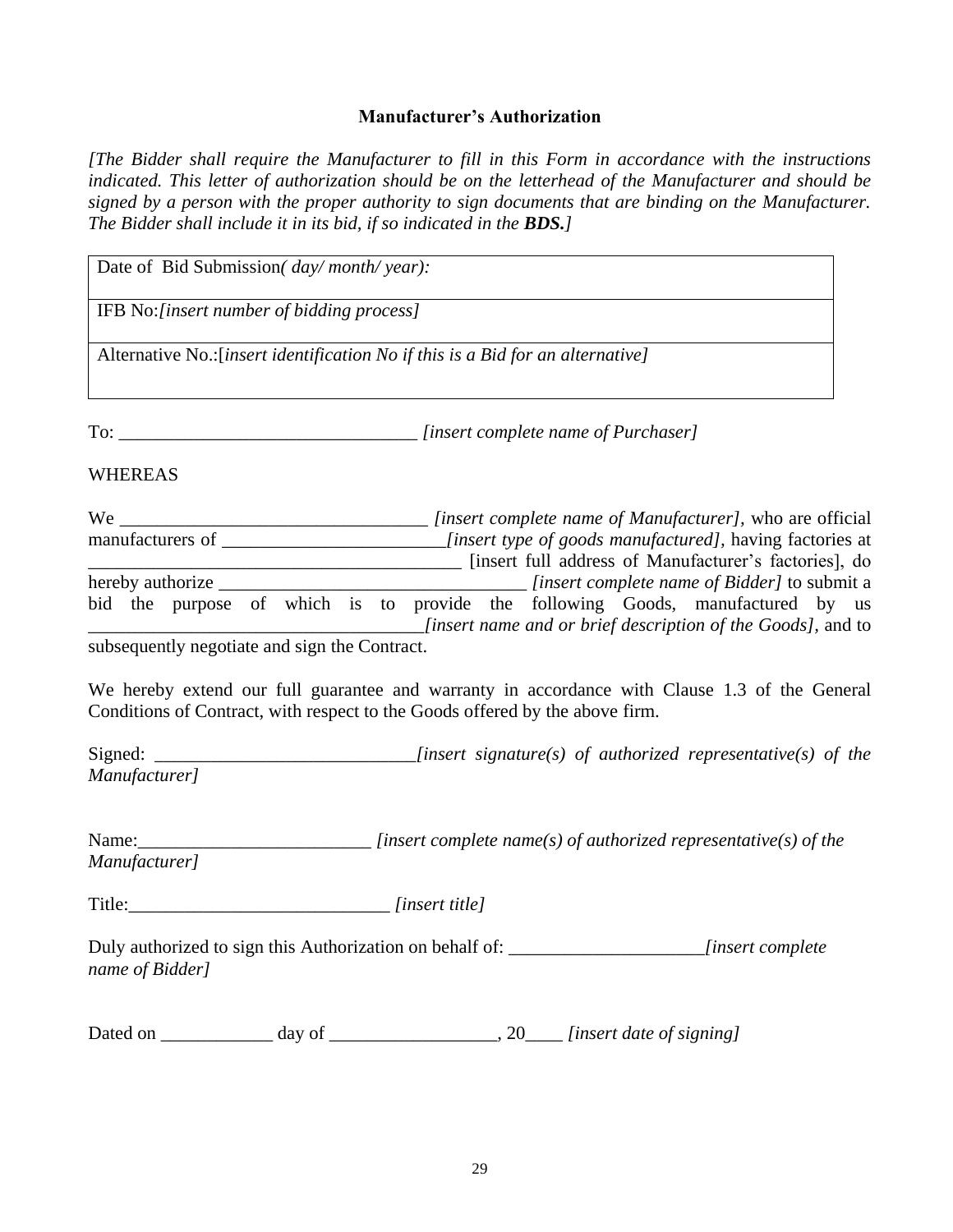#### **PERFORMANCE SECURITY (Bank Guarantee)**

TO:

*[Name of Procuring Entity]*

WHEREAS [name of the Supplier] (hereinafter called "the Supplier") has undertaken, in accordance with the Contract No. \_\_\_\_\_\_\_\_\_\_\_\_\_\_\_\_\_\_\_\_\_\_*[Contract number]* dated \_\_\_\_\_\_\_\_\_\_\_\_\_\_\_\_ 20\_\_ to supply \_\_\_\_\_\_\_\_\_\_\_\_\_\_\_\_\_\_\_\_\_\_\_\_\_\_\_\_\_\_*[description of Goods and Services]* (hereinafter called "the Contract"),

AND WHEREAS it has been stipulated by you in the said Contract that the Supplier shall furnish you with a Bank Guarantee by a reputable bank to the sum specified therein as a security for compliance with the Supplier's obligations under the Contract,

AND WHEREAS we have agreed to furnish the Supplier with a security,

THEREFORE WE hereby confirm that we are the Guarantors and are responsible to you on behalf of the Supplier, up to a total of \_\_\_\_\_\_\_\_\_\_\_\_\_\_\_\_\_\_\_\_\_\_\_\_\_\_\_\_\_\_\_\_\_\_\_\_\_\_\_\_*(amount of security in words and figures*) and, we undertake to pay you, on your first request notifying of the Supplier's default with the Contract, and without cavil or argument, any sum or sums within the above limits, as aforesaid, without your needing to show grounds or reasons of your request or the sum specified therein.

Any modification or addition, or amendment in the terms of Contract, which may be made by the Procuring Entity and the Supplier by Additional Agreement shall in no way release us from obligations under the Guarantee, and we waive any notice of modification, addition, or amendment. This guarantee shall be valid until full completion of the Contract Conditions by the Supplier. Also, we confirm that the license issued to the Bank shall provide for activity on issuance of a bank guarantee, and the person signing the guarantee is entitled to act on behalf of the Bank, and if the approval of Board of Directors or of General Stockholders Meeting is required, it is already received, and there is no other approval required

|                 |                                        | This guarantee shall be valid till the day of<br>20. |                      |
|-----------------|----------------------------------------|------------------------------------------------------|----------------------|
|                 |                                        |                                                      | (Full name of Bank's |
| representative) | (Title)                                | (Signature and seal)                                 |                      |
|                 |                                        | 20                                                   |                      |
|                 | Address of the Bank issuing guarantee: |                                                      |                      |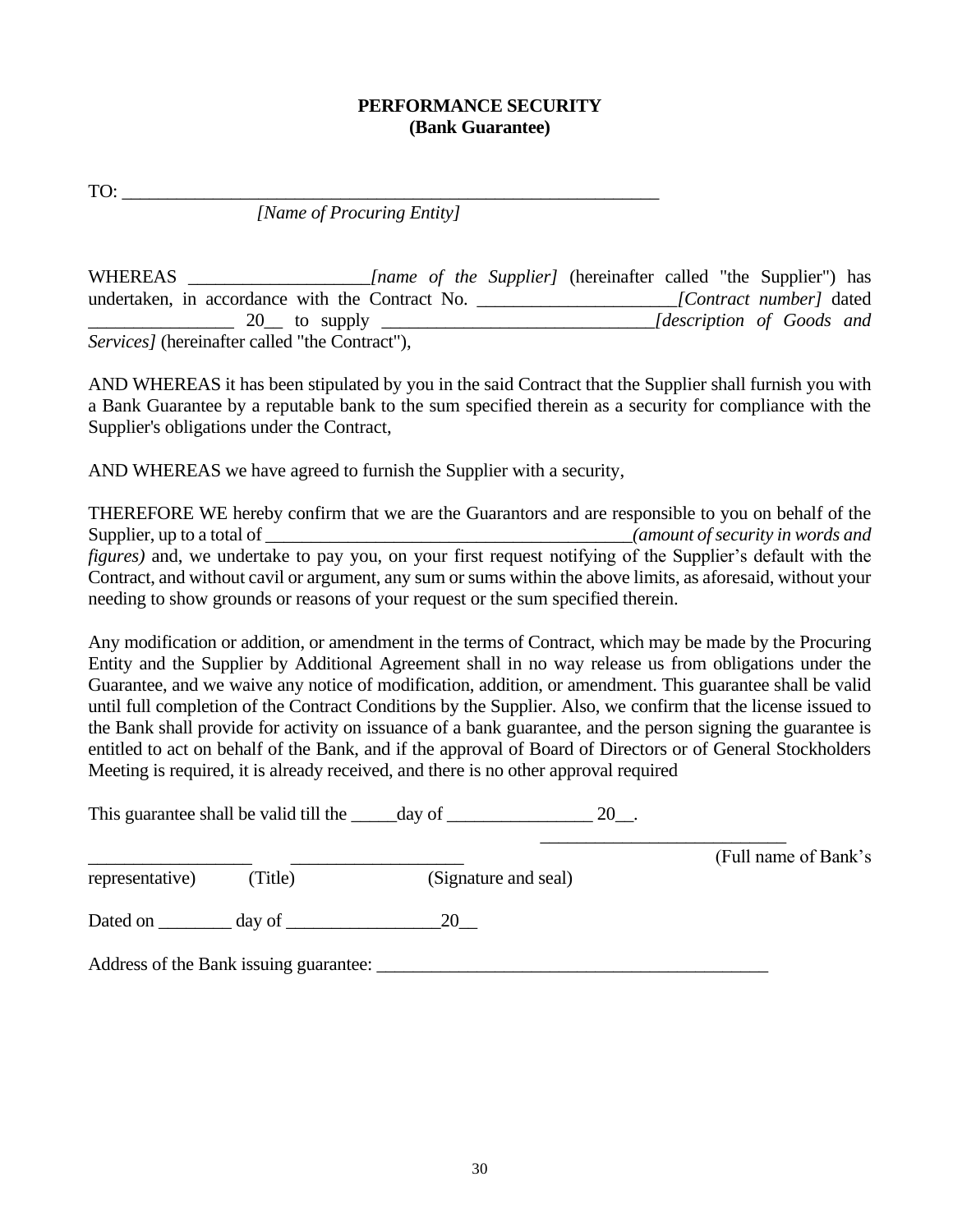#### **Letter of Acceptance**

(Letterhead paper of Procuring Entity)

| Date: $\qquad \qquad$                                                                                                                                         |  |
|---------------------------------------------------------------------------------------------------------------------------------------------------------------|--|
| To:                                                                                                                                                           |  |
| (Name of Supplier)                                                                                                                                            |  |
| (Address of Supplier)                                                                                                                                         |  |
| We hereby notify you that your bid dated the $\_\_\_\_$ day of $\_\_\_\_\_\_$ 20, for the supply of<br>( <i>description of goods</i> ) up to a total<br>goods |  |
| $\sigma$ of<br>(Amount in figures and words)                                                                                                                  |  |

as amended and modified in accordance with the Instructions to Bidders is hereby accepted by our agency.

Simultaneously, we send you the Form of Contract and request you, pursuant to Clause 20.1 of the Instructions to Bidders, during seven (7) days to sign and date the Form of Contract, and return it at our address. Jointly with the signed Contract, we request you to furnish the performance security, in accordance with ITB Clause 20.2.

You hereby entrusted to start supply of the Goods, in accordance with the terms and conditions of a Contract.

Name of agency \_\_\_\_\_\_\_\_\_\_\_\_\_\_\_\_\_\_\_\_\_\_\_\_\_\_\_\_\_\_\_\_\_

Full name and Title

Signature of Authorized Representative\_\_\_\_\_\_\_\_\_\_\_\_\_\_\_\_\_\_\_\_\_\_\_\_\_\_\_\_\_\_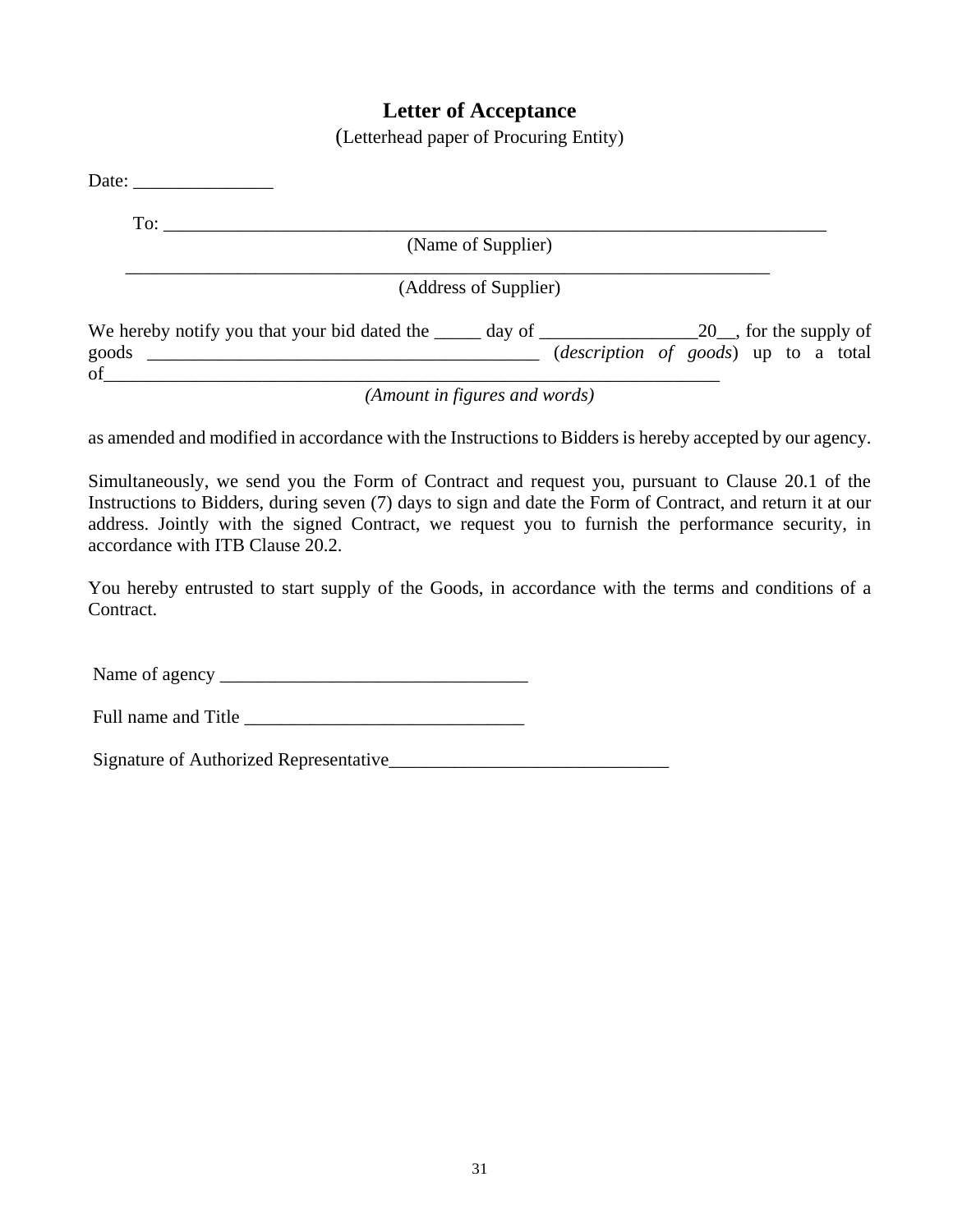# **Power of Attorney**

| TO:                                                  |                                                             | [name of Procuring Entity] |                                                                                                              |
|------------------------------------------------------|-------------------------------------------------------------|----------------------------|--------------------------------------------------------------------------------------------------------------|
| WHEREAS<br>the Supplier                              |                                                             |                            | <i>Iname of Supplier]</i> , who is<br>[name and/or description of goods].                                    |
|                                                      |                                                             |                            |                                                                                                              |
| goods to be supplied by us, and                      |                                                             |                            | Representative] to submit the Bid, and sign the Contract based on Invitation for Bids for the abovementioned |
|                                                      | [Full name, title, signature for and on behalf of Supplier] |                            |                                                                                                              |
| Dated on « $\_\_\_$ » day of $\_\_\_\_$ 20<br>(Date) |                                                             |                            | (Seal)                                                                                                       |
|                                                      |                                                             |                            |                                                                                                              |

 *Note:* The power of attorney must be drafted on a letterhead paper of the Supplier, and signed by a competent person authorized by the Supplier. The Bidder shall include this power of attorney in his Bid.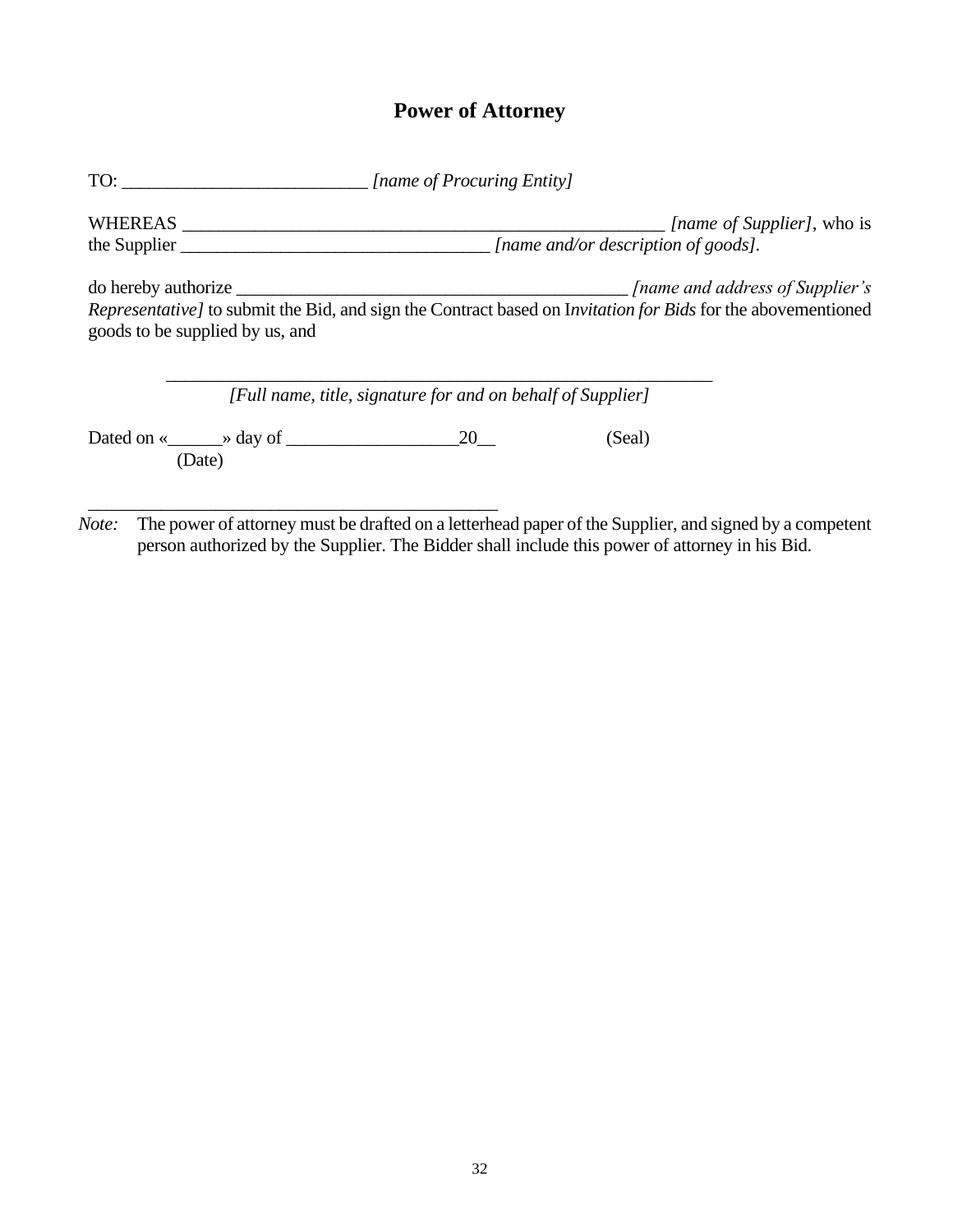#### **Evaluation Criteria**

| <b>EVALUATION CRITERIA</b>                    |                                                                |                   |                |  |  |  |  |
|-----------------------------------------------|----------------------------------------------------------------|-------------------|----------------|--|--|--|--|
| NON-<br><b>FINANCIAL</b><br><b>ASSESSMENT</b> | <b>COMPULSORY REQUIREMENT</b>                                  | <b>RESPONSIVE</b> |                |  |  |  |  |
|                                               |                                                                | Yes               | N <sub>0</sub> |  |  |  |  |
|                                               | Submission of Valid Company Registration                       |                   |                |  |  |  |  |
|                                               | Submission of Valid Certificate of Compliance –<br><b>GRA</b>  |                   |                |  |  |  |  |
|                                               | Submission of Valid Certificate of Compliances -<br><b>NIS</b> |                   |                |  |  |  |  |
|                                               | Completion of Form of Tender (signed)                          |                   |                |  |  |  |  |
|                                               | Submission of Samples                                          |                   |                |  |  |  |  |
|                                               | Bid Security in the amount required                            |                   |                |  |  |  |  |

### **Evaluation Criteria**

#### 1. Evaluation Criteria

Points will be award to bidders. The bidder with the highest points will be awarded the project. The points are split between X-points, tendered price and Y-points, other adequacies equally, as follows:

#### **X-Points (40 Points):**

| Lowest Bid (Tender Price) $-30$ Points |  |
|----------------------------------------|--|
|                                        |  |

Financial Adequacy – 10 Points

#### **Y- Points (60 points)**

| <b>Technical Adequacy</b> | $-50$ points |
|---------------------------|--------------|
| Delivery Time             | $-10$ points |

#### **X-points**

*Max Score attained from sum of Formula 1 (30 point Max) and Table 1 (10 points Max) Score*

# *Lowest Tendered Price (Max – 30 Points)*

The X-points is calculated using the following ;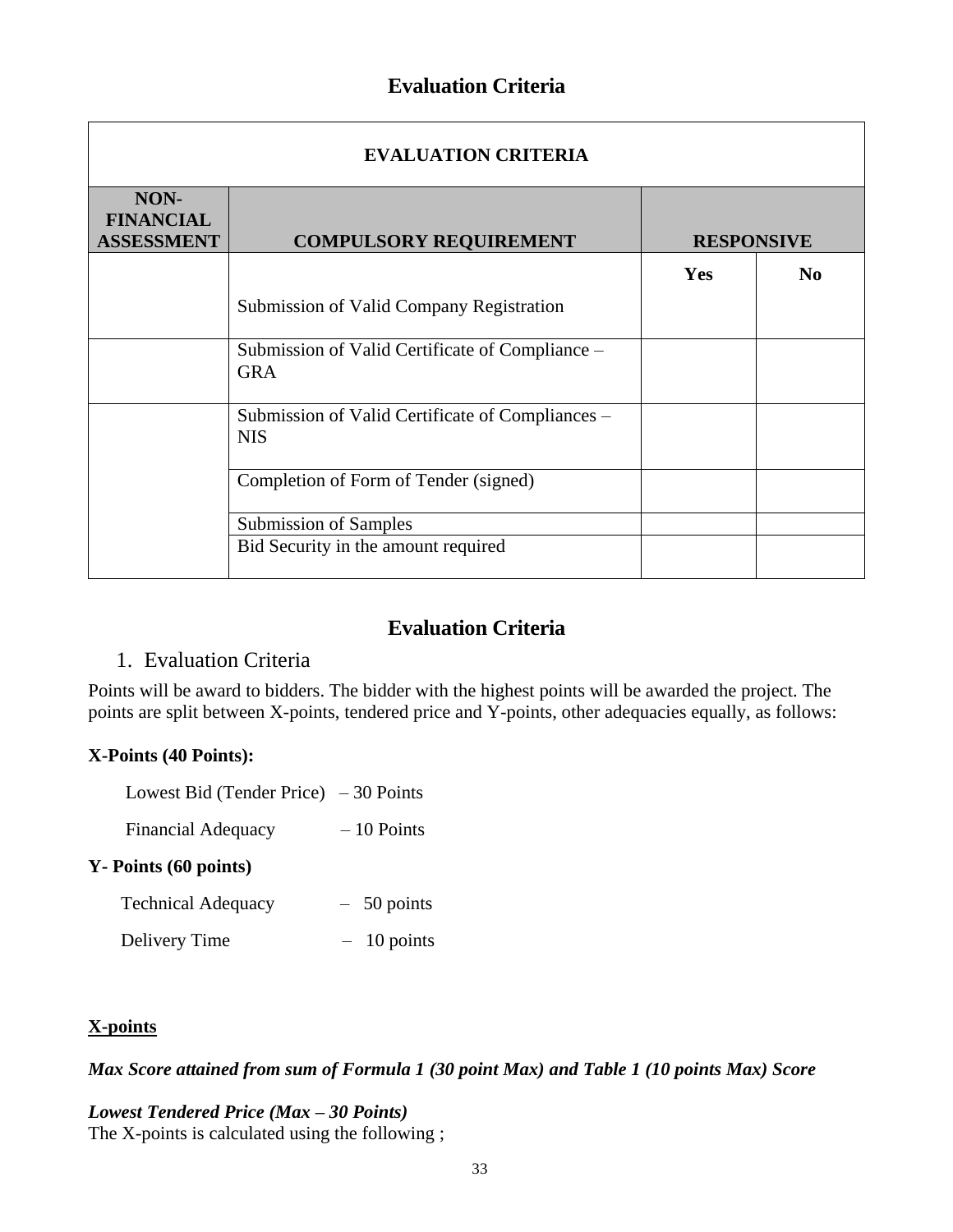Formula 1

 $X =$  Lowest Tendered Price  $X$  30 Tendered Price

#### *Financial Adequacy (Max -10 points): Table No.1 = 10 points*

The financial adequacy is based on the financial resources, available to the bidder.

| Credit available as percentage of bid price              | Points gained (Max 10 Points) |  |
|----------------------------------------------------------|-------------------------------|--|
| $>50\%$                                                  |                               |  |
| $40 - 50$                                                |                               |  |
| $30 - 40$                                                |                               |  |
| $20 - 30$                                                |                               |  |
|                                                          |                               |  |
| Table 1 – Financial assessment based on credit available |                               |  |

**A penalty of immediate rejection of a proposal or termination of the contract will be applied upon discovery of misrepresentation of information.**

#### **Y-points**

*Technical Adequacy (Max – 60points) Max Score attained from sum of Table 2 (10 point Max), Table 3 (40 points Max) Score and formula 2 (10 point Max).*

#### **Technical Specification Submission**

| <b>Technical Specification</b><br><b>Submissions</b> | Total Points $= 10$ |
|------------------------------------------------------|---------------------|
| 75 - 100%                                            | 10                  |
| 50 - 75%                                             | 7                   |
| 40 - 50%                                             | 5                   |
| 35-40%                                               | 3                   |
| Else                                                 |                     |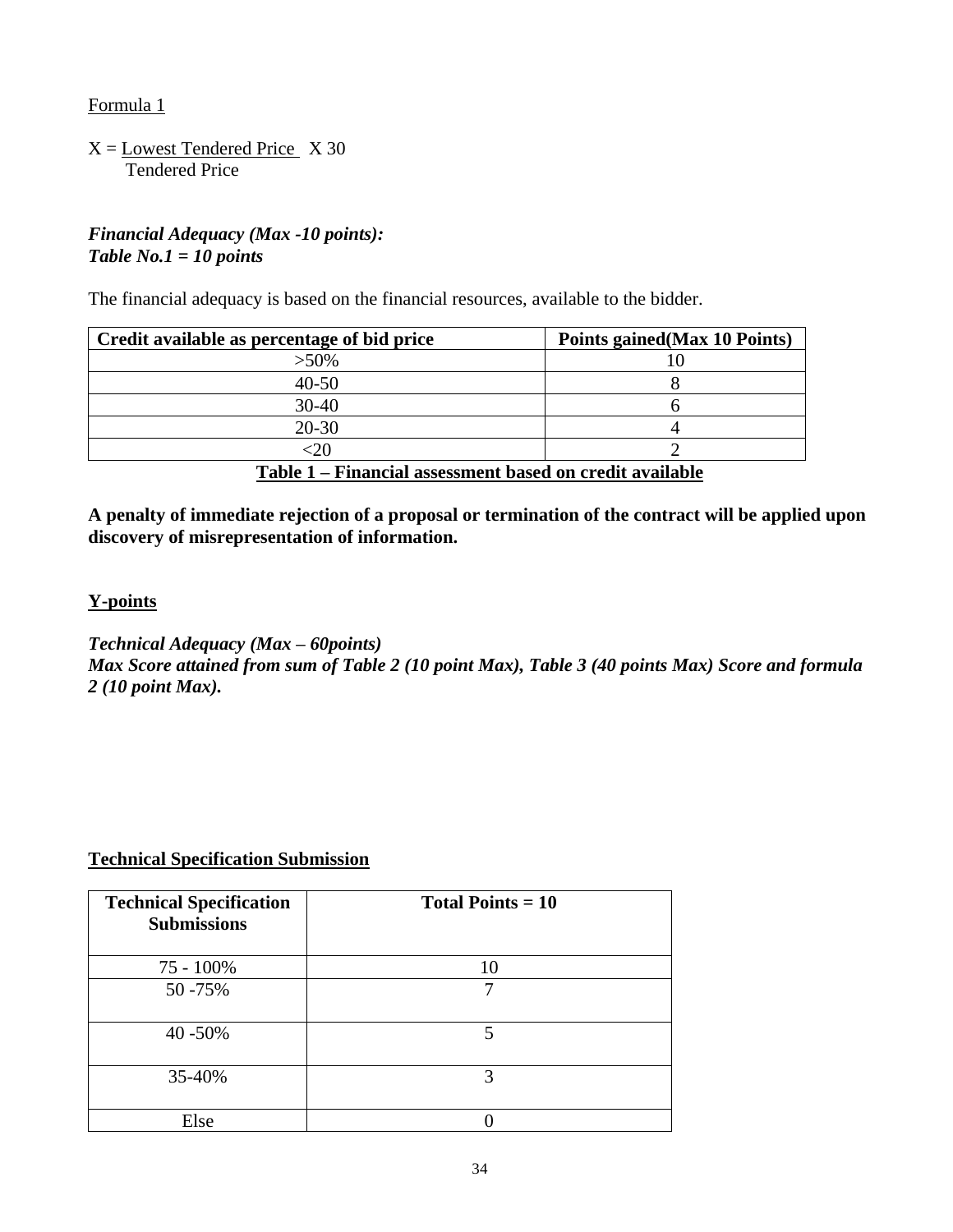#### **Table 2 – Points to be gained based on Clarity and completeness of technical Submissions**

#### **Technical Evaluation**

| <b>Technical Suitability</b> | Total Points = $40$ |
|------------------------------|---------------------|
| Yes                          |                     |
| No                           |                     |

**Table 3 – Points to be gained based on evaluation of technical submissions for compliance Compliance is evaluated against the requirements submitted in the technical evaluation sheets provided.** 

Formula 2

#### **Delivery Score**

Delivery Score = Minimum Delivery time (Weeks)  $\bar{X}$  10 Bidder's Delivery time (Weeks)

#### *Minimum Thresholds*

Bidders failing to meet the following criteria will not be evaluated, as they would be deemed unqualified for the award of contract.

- 1. Minimum X-points of 20
- 2. Minimum Y-points of 30

#### **NOTES ON EVALUATION**

(a) The Contract would be awarded to the Bidder whose bid is determined to be substantially Responsive to the Bid Document and who has offered the lowest evaluated Bid Price

#### **A penalty of immediate rejection of a bid or termination of contract will be applied upon discovery of misrepresentation of information**